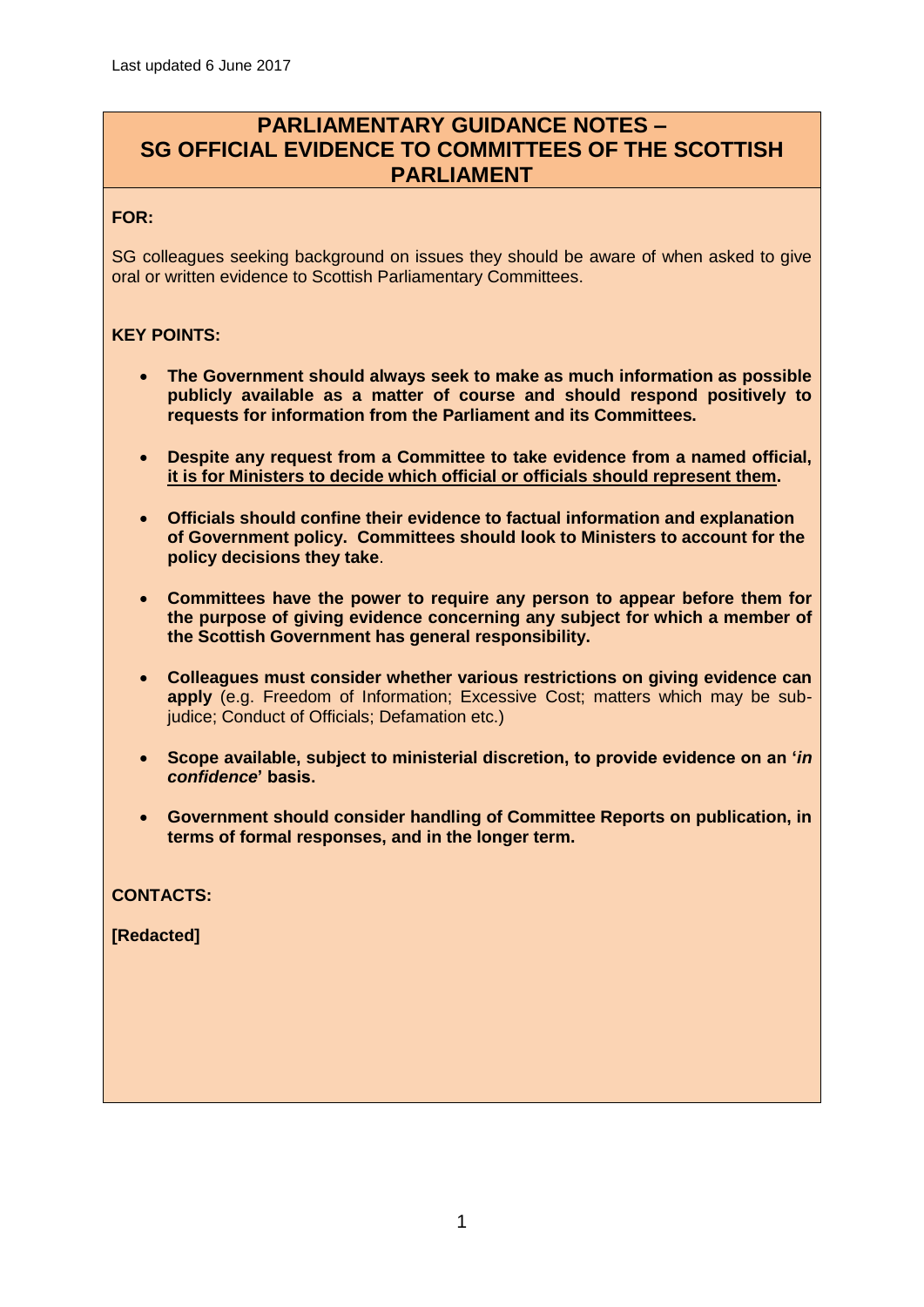# **CONTENTS**

| <b>SECTION</b>          | <b>TOPIC</b>                                                               | <b>PAGE No.</b> |
|-------------------------|----------------------------------------------------------------------------|-----------------|
| 1                       | <b>INTRODUCTION</b>                                                        | 1               |
|                         | <b>Status</b>                                                              | 1               |
|                         | Scope                                                                      | 1               |
|                         | Principles governing official information and accountability to Parliament | $\mathbf{1}$    |
| $\overline{2}$          | <b>COMMITTEE REMITS</b>                                                    | $\mathbf{2}$    |
| $\overline{\mathbf{3}}$ | ROLE OF OFFICIALS GIVING EVIDENCE TO COMMITTEES                            | $\mathbf{2}$    |
|                         | <b>Central Principles</b>                                                  | 2               |
|                         | <b>Summoning of Named Officials</b>                                        | 3               |
|                         | <b>Procurators Fiscal</b>                                                  | 4               |
|                         | <b>Agency Chief Executives</b>                                             | 4               |
|                         | <b>Position of Retired Officials</b>                                       | 4               |
|                         | <b>Accountable Officers</b>                                                | 4               |
|                         | <b>Trade Union Officials</b>                                               | 5               |
|                         | <b>External Expert Witnesses</b>                                           | 5               |
| 4                       | <b>GIVING EVIDENCE: CORE PRINCIPLES</b>                                    | 5               |
|                         | General                                                                    | 5               |
|                         | <b>Accuracy of Evidence</b>                                                | 6               |
|                         | <b>Discussion of Government Policy</b>                                     | 6               |
|                         | Privilege                                                                  | 6               |
|                         | Provision of Information through Memoranda                                 | 7               |
|                         | <b>Consulting Ministers on Evidence</b>                                    | 7               |
|                         | Liaison between SG Directorates                                            | 7               |
|                         | <b>Research and Surveys</b>                                                | 8               |
|                         | <b>Checking Oral Evidence</b>                                              | 8               |
|                         | <b>Support for witnesses</b>                                               | 9               |
| 5                       | <b>EVIDENCE TO COMMITTEES: POTENTIAL RESTRICTIONS</b>                      | 9               |
|                         | <b>Excessive Cost</b>                                                      | 9               |
|                         | Matters which may be sub judice                                            | 9               |
|                         | <b>Conduct of Individual Officials</b>                                     | 10              |
|                         | <b>Defamation</b>                                                          | 11              |
|                         | Papers of a Previous Administration                                        | 11              |
| 6                       | <b>STATUS AND HANDLING OF EVIDENCE</b>                                     | 11              |
|                         | <b>Status of Evidence</b>                                                  | 11              |
|                         | <b>Comment on Evidence from Other Witnesses</b>                            | 12              |
|                         | Providing Sensitive Information 'in Confidence'                            | 12              |
|                         | Handling of Sensitive Information in Oral Evidence                         | 13              |
|                         | Handling of Sensitive Information in Written Evidence                      | 13              |
|                         |                                                                            |                 |
| $\overline{7}$          | <b>EVIDENCE FROM OTHER BODIES</b>                                          | 14              |
| 8                       | <b>GOVERNMENT RESPONSES TO COMMITTEE REPORTS</b>                           | 14              |
|                         | <b>Pre-Publication</b>                                                     | 14              |
|                         | <b>Briefing Ministers on Forthcoming Committee Reports</b>                 | 15              |
|                         | <b>Preparation of Briefing</b>                                             | 15              |
|                         | On publication                                                             | 15              |
|                         | <b>Immediate Comment on Committee Reports</b>                              | 15              |
|                         | Timing of Government Response to Committee Reports                         | 15              |
|                         | Form of Government Response                                                | 16              |
| 9                       | <b>COMMITTEE DEBATES</b>                                                   | 17              |
| 10                      | <b>GENERAL ELECTIONS</b>                                                   | 17              |
| <b>ANNEX</b>            | PROCURATORS FISCAL: SPECIAL PROVISION                                      | 18              |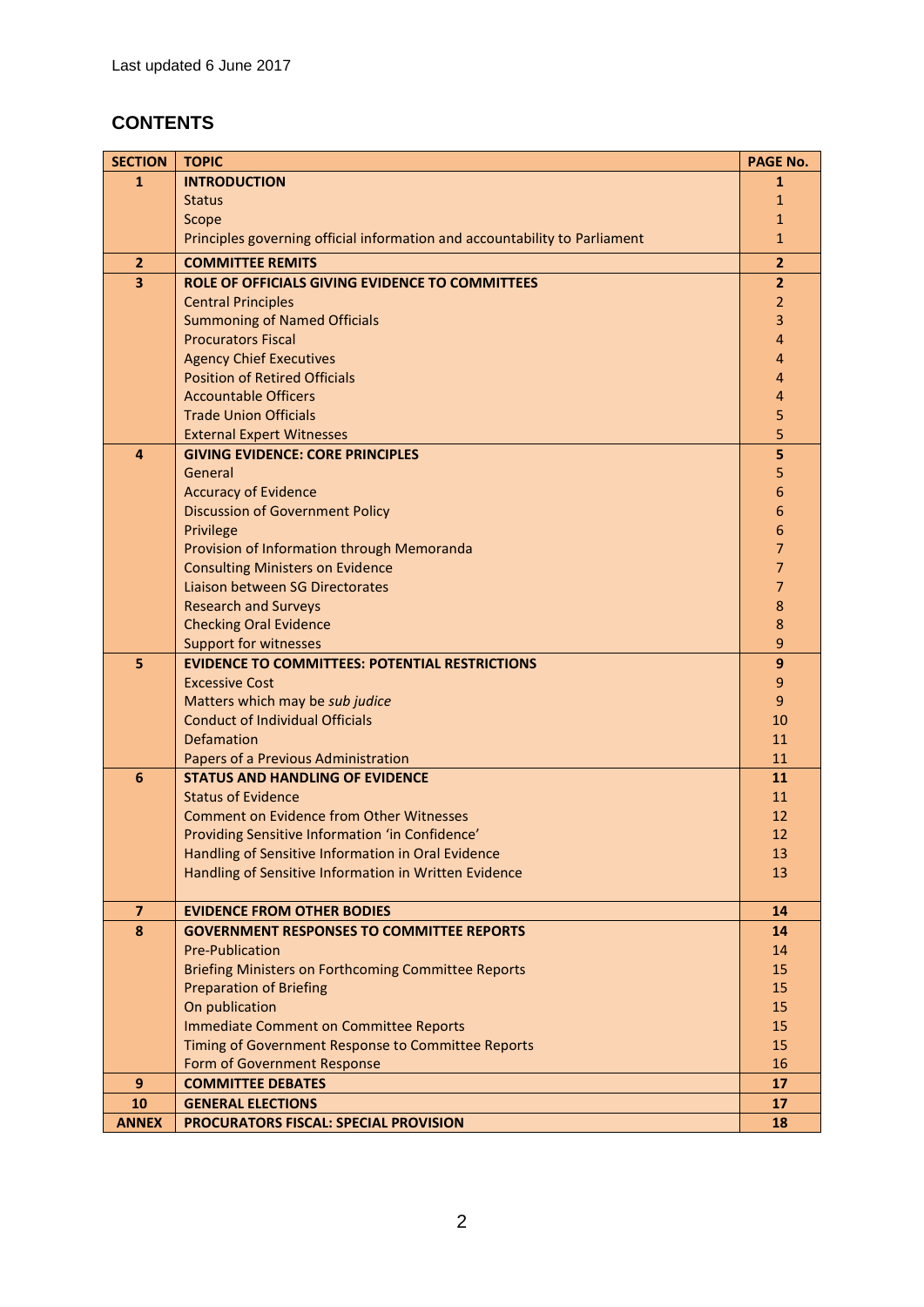# **1 INTRODUCTION**

## **Status**

1.1 This guidance is for colleagues in the Scottish Administration (whether from the Scottish Government and its Agencies or from offices headed by a non-ministerial officeholder in the Scottish Administration) who may be called upon to give evidence before, or prepare submissions to, Committees of the Scottish Parliament ("Committees").

## Scope

1.2 This guidance applies in any circumstances in which a Committee requests or requires an official to appear before it (e.g. during an inquiry on a particular subject or during consideration of a Bill or subordinate legislation).

1.3 Colleagues may occasionally be invited to give **evidence to UK Parliamentary Committees,** or their equivalents, of other countries. Before such requests are accepted clearance should be obtained from the Scottish Ministers. Guidance on [Giving Evidence to](https://www.gov.uk/government/uploads/system/uploads/attachment_data/file/364600/Osmotherly_Rules_October_2014.pdf)  [Select Committees](https://www.gov.uk/government/uploads/system/uploads/attachment_data/file/364600/Osmotherly_Rules_October_2014.pdf) has been issued by the Cabinet Office.

## Principles governing official information and accountability to Parliament

1.4 The Scottish Government regards committees as having a crucial role to play in ensuring its full, open and proper accountability to the Scottish Parliament a principle enshrined in the Scottish Ministerial Code. Our Ministers have emphasised the importance of officials being as forthcoming and helpful as they can in providing information to Parliamentary committees.

**1.5 Ministers regard the following principles, approved by the Parliament on 1 November 2000, as the cornerstone of a good working relationship between the Government and committees of the Parliament.** (Further guidance on the operation of these principles is set out in sections 5 and 6 below.)

On 1 November 2000, the Scottish Parliament approved the following motion after a debate on official information and the Government's accountability to the Scottish Parliament:

*"That the Parliament notes that the Government is committed to a policy of openness, accessibility and accountability in all its dealings with the Parliament and its Committees; further notes both the Parliament's right and duty to hold the Government to account, including the power to invoke section 23 of the Scotland Act, and the public interest in maintaining the confidentiality of exchanges between officials and Ministers concerning policy advice; observes that other Parliaments with strong freedom of information regimes do not disclose the terms of such exchanges; calls, to that end, for the Government and the Parliament to observe the following principles:*

*i) consistent with its policy of openness, the Government should always seek to make as much information as possible publicly available as a matter of course and should respond positively to requests for information from the parliament and its Committees;*

*ii) officials are accountable to Ministers and Ministers in turn are accountable to the Parliament and it follows that, while officials can provide Committees with factual information, Committees should look to Ministers to account for the policy decisions they have taken;*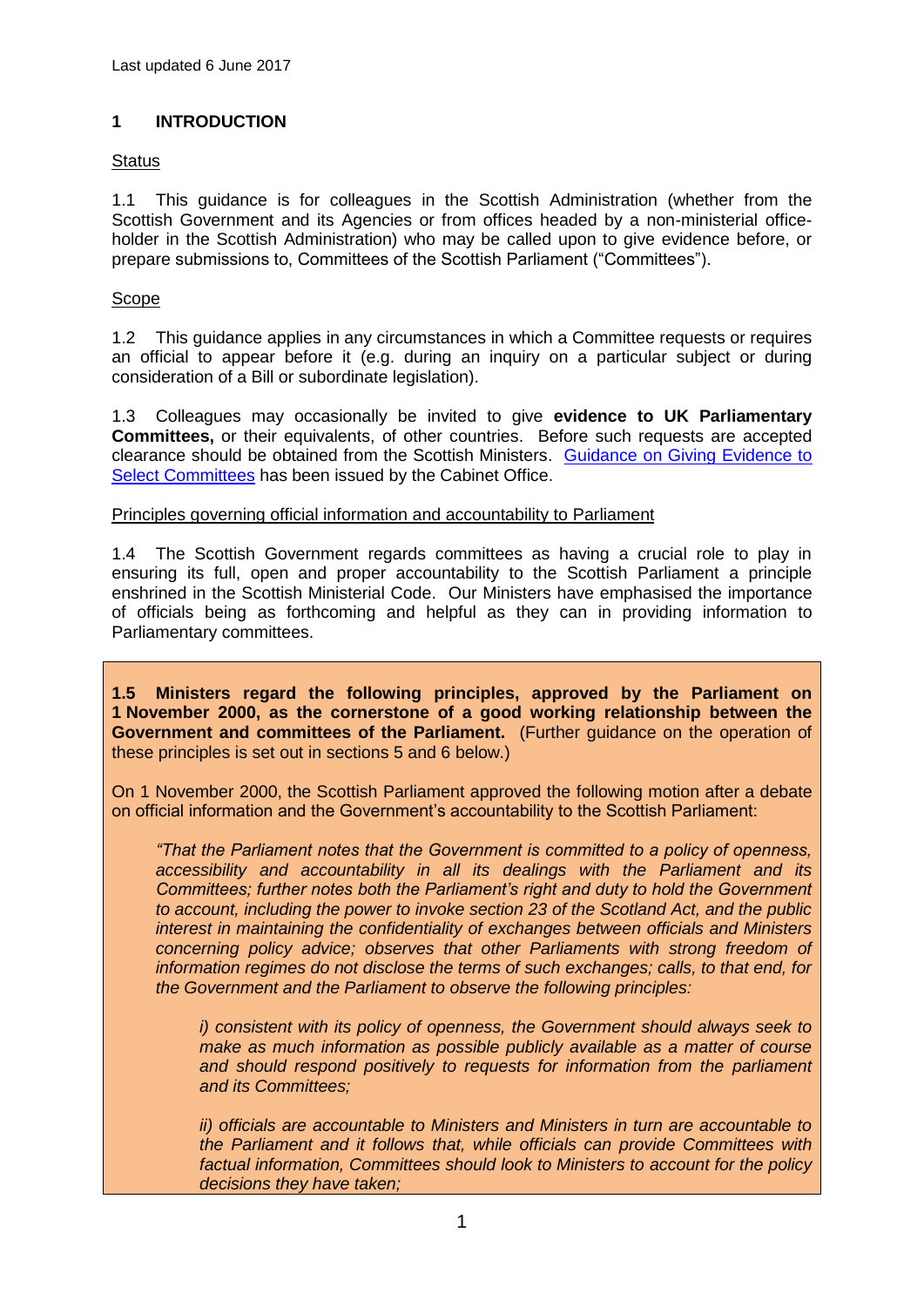*iii) where, exceptionally, Committees find it necessary to scrutinise exchanges between officials and Ministers on policy issues, arrangements should be made to ensure that the confidentiality of these exchanges is respected, and commends these principles to Committees as quidelines to be followed in their dealings with the Government."*

## **2 COMMITTEE REMITS**

2.1 Rule 6.2 of *Standing Orders* states that a Committee shall examine such matters within its remit ("competent matters") as it may determine appropriate or as may be referred to it by the Parliament or another Committee and shall report to the Parliament on any such matter.

- 2.2 Committees may:
	- consider the policy and administration of the Scottish Administration upon any competent matter;
	- consider any European Communities legislation or any international conventions or agreements which relate to or affect any competent matter;
	- consider any proposals for legislation which relate to or affect any competent matter;
	- consider the need for reform of the law;
	- initiate Bills on any competent matter; and
	- consider the financial proposals and financial administration of the Scottish Administration which relate to or affect any competent matter.

## **3 ROLE OF OFFICIALS GIVING EVIDENCE TO COMMITTEES**

## Central Principles

3.1 It is important for officials to be fully aware of their constitutional position. A central principle of the relationship between officials and Committees is that officials give evidence to Committees on behalf of their Ministers, under their directions and with their approval. This in turn reflects the principle that it is Ministers who are directly accountable to the Parliament for both their own policies and for the actions of the Scottish Government.

3.2 Officials are accountable to Ministers and are subject to their instruction; but they are not directly accountable to the Parliament. This does not mean, of course, that officials may not be called upon to give a full account of Government policies, or indeed of their own actions or recollections of particular events. But their purpose in doing so is to contribute to the central process of Ministerial accountability, not to offer personal views or judgements on matters of political controversy (*see section 6 below on Status and Handling of Evidence*), or to become involved in what would amount to disciplinary investigations which is for the Scottish Government to undertake *(see paragraph 5.7 below on Conduct of Individual Officers).*

3.3 This guidance constitutes standing instructions to colleagues appearing before Committees. These instructions may be supplemented by specific Ministerial instructions on specific matters. It is for the Minister to engage the Committee on issues of policy and for officials to avoid being drawn into debates on policy options or advice to Ministers. It would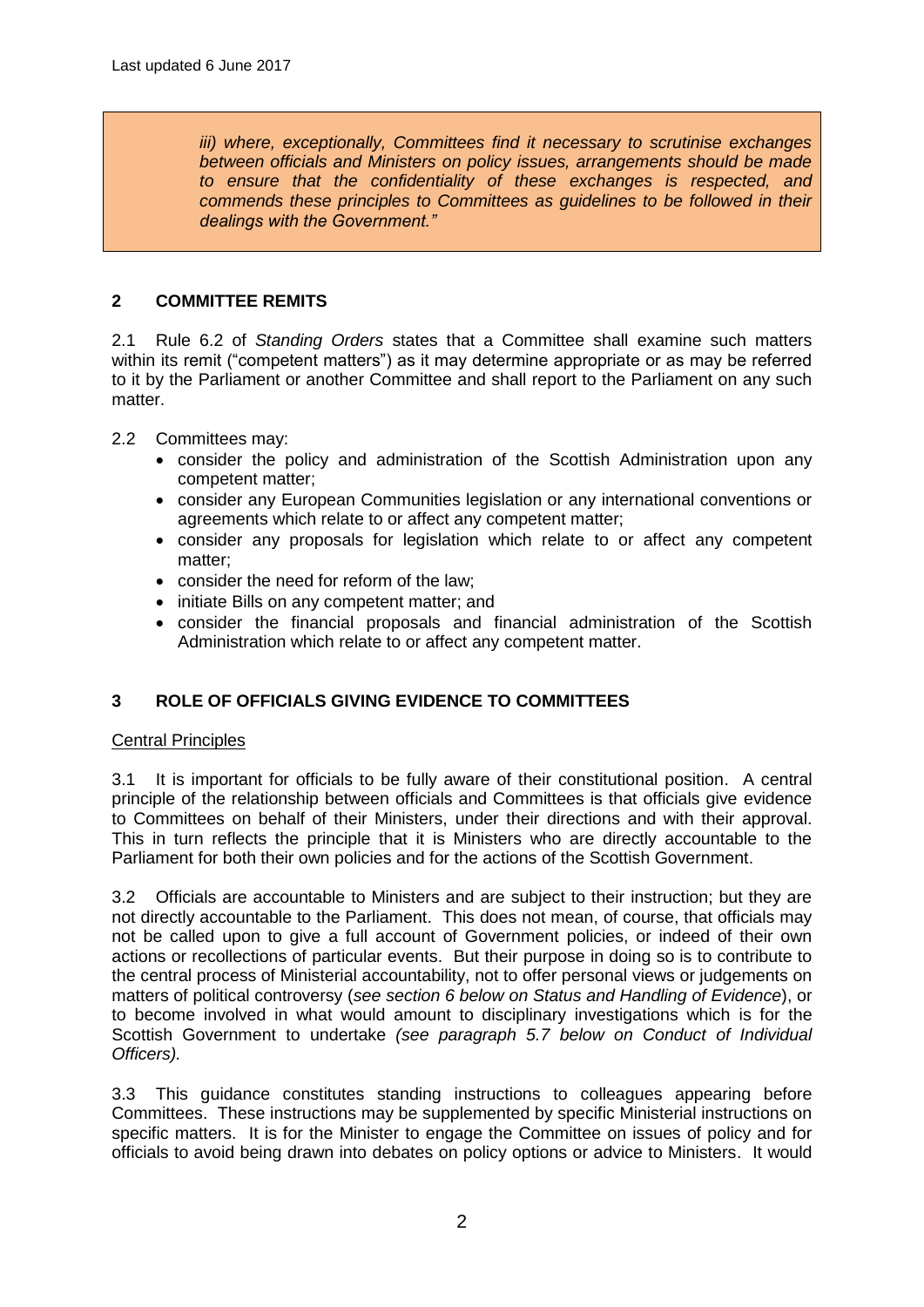be a breach of the *[Civil Service Code](https://beta.gov.scot/publications/civil-service-code/)* for an official to advise Members other than Ministers *(see paragraphs 4.7 - 4.9 below on Discussing Government Policy).*

3.4 Colleagues must ensure that they apply the principles contained in this guidance consistently when appearing before Committees, for example in answering questions. This will avoid unhelpful comparisons being drawn between the approaches of different officials to different Committees.

3.5 Taking account of the constitutional position set out above, the role of civil servants is to:

- assist Committees by providing factual information:
- contribute to informal briefing;
- prepare memoranda for Committees;
- give formal evidence to Committees:
- provide support to Ministers; and
- monitor the work of Committees.

#### Summoning of Named Officials

3.6 A Committee may during the course of its work invite officials to give evidence. Under the principles outlined above, it is appropriate that Ministers decide which official or officials should represent them.

3.7 Where a Committee indicates that it wishes to take evidence from a particular named official, Ministers will usually agree to meet such a request, but this is subject to two important qualifications:

(a) Ministers retain the right to suggest an alternative official to that named by the Committee if they feel that the former is better placed to represent them, or to suggest their own attendance in place of the official. While the Committee is under no obligation to accept the Minister's proposal, it is open to the Minister to appear personally before the Committee in the unlikely event of there being no agreement about which official should most appropriately give evidence.

(b) It is not the role of Committees to act as disciplinary tribunals *(see paragraphs 5.7 to 5.11)*. A Minister will therefore wish to consider carefully a Committee's request to take evidence from a named official where this is likely to expose the individual concerned to questioning about their personal responsibility or the allocation of blame as between them and others. This will be particularly so where the official concerned has been subject to, or may be subject to, an internal departmental inquiry or disciplinary proceedings. Ministers may, in such circumstances, wish to suggest either that they give evidence personally to the Committee or that a designated senior official do so on their behalf.

3.8 **Under section 23 of the Scotland Act, the Parliament or a Committee of the Parliament has the power to require any person to appear before it for the purpose of giving evidence concerning any subject for which a member of the Scottish Government has general responsibility**. A Committee may therefore require a particular official to appear before them, contrary to the Minister's wishes, or indeed require the Minister to attend. In such an event the official, as any other citizen, would have to appear before the Committee but in doing so would remain subject to Ministerial instruction under the terms of this Guidance and of the *Civil Service Code*. Scottish Ministers have expressed the hope that adherence to the principles which the Parliament has approved on official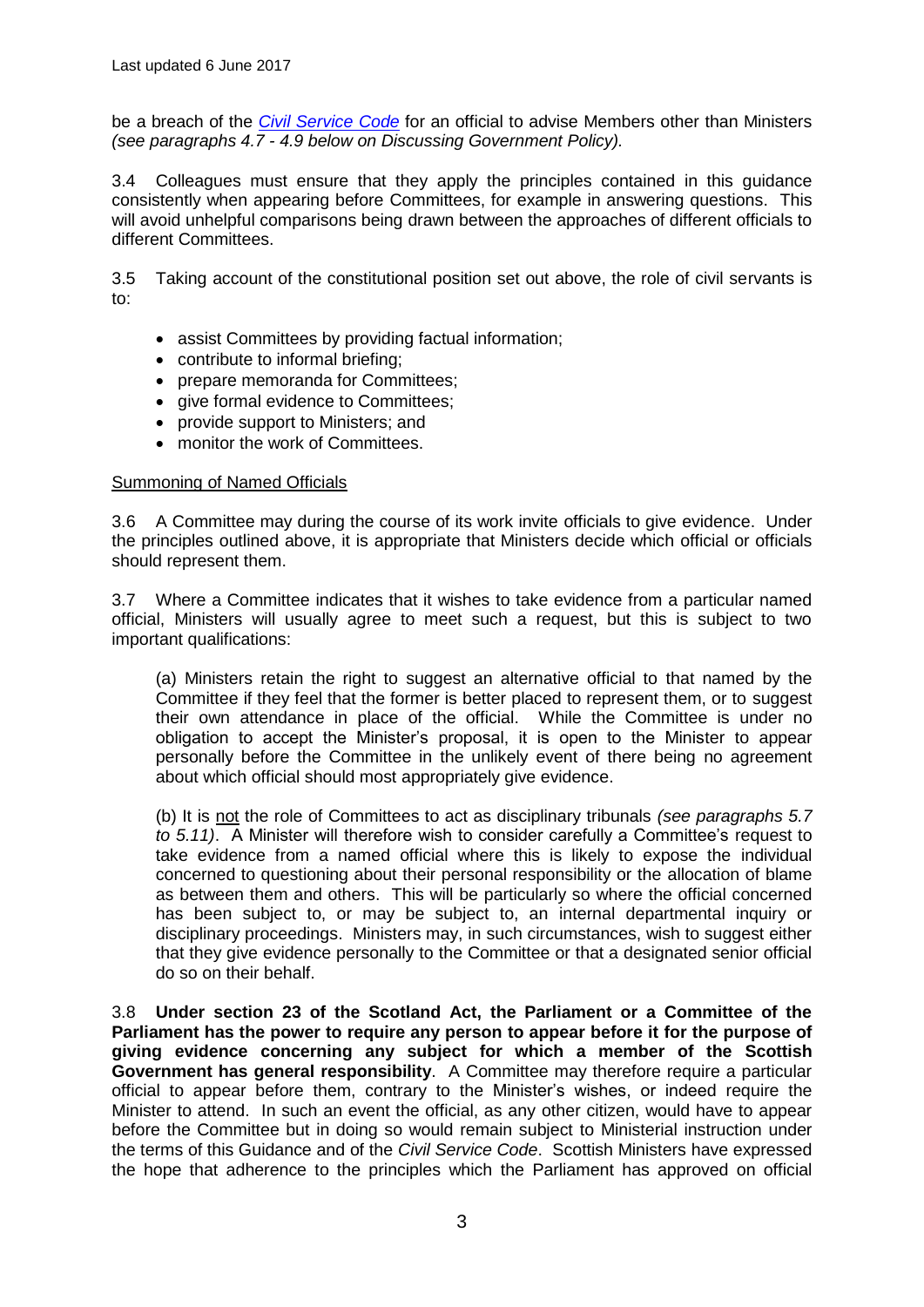information and accountability *(see paragraph 1.5 above)* should make it unnecessary for the Parliament or its Committees to have recourse to their formal powers under section 23.

#### Procurators Fiscal

3.9 Section 23(10) of the Scotland Act contains special provision about evidence from procurators fiscal. Further details are contained in the **Annex** to this Parliamentary Guidance Note.

## Agency Chief Executives

3.10 Where a Committee wishes to take evidence on matters assigned to an Agency, Ministers will normally wish to nominate the Chief Executive as being the official best placed to represent them. While Agency Chief Executives have managerial authority to the extent set out in their Framework Documents, like other officials they give evidence on behalf of the Minister to whom they are accountable and are subject to that Minister's instruction.

#### Position of Retired Officials

3.11 Committees can request evidence from officials who have retired, and as indicated at paragraph 3.8 above have the power to require any person to attend and to give evidence concerning any subject for which a member of the Government has general responsibility. However, retired officials cannot be said to represent the Minister and hence cannot contribute directly to his accountability to the Parliament. For these reasons, and because retired officials do not have access to up to date information and thinking, Ministers would normally expect evidence on Government matters to be given by themselves or by serving officials who report to them.

## **Accountable Officers**

3.12 Special rules apply to senior officials in their role as Accountable Officers. Further details can be found in the *Scottish Public Finance Manual* (SPFM), in particular the section on accountability.

3.13 The Principal Accountable Officer for the Scottish Administration is the Permanent Secretary, who in turn designates functions to Accountable Officers (DGs or equivalent) in line with their respective remits. This role carries a **personal** responsibility for the propriety and regularity of the public finances for the part of the Scottish Administration for which accountable officers are answerable and a requirement to ensure that these public finances are used economically, efficiently and effectively.

3.14 A specific responsibility in the SPFM memorandum to accountable officers is to ensure that delegation of authority is accompanied by clear lines of control and responsibility together with effective reporting arrangements. This extends to the governance arrangements for [major investment projects,](http://www.gov.scot/Topics/Government/Finance/spfm/majinvest) the basic control arrangements are as follows:

- **Investment Decision Maker** (IDS) (About SG Director General level);
- **Project / Senior Responsible Owner** (PRO/SRO) (About SG Director / Deputy Director level); and
- **Project Sponsor** (Optional) (About SG Deputy Director level); and
- **Project Manager** (About C band level).

3.15 **Delegation of financial and operational authority within any line does not equate to delegation of direct accountability**. It is open and entirely reasonable for a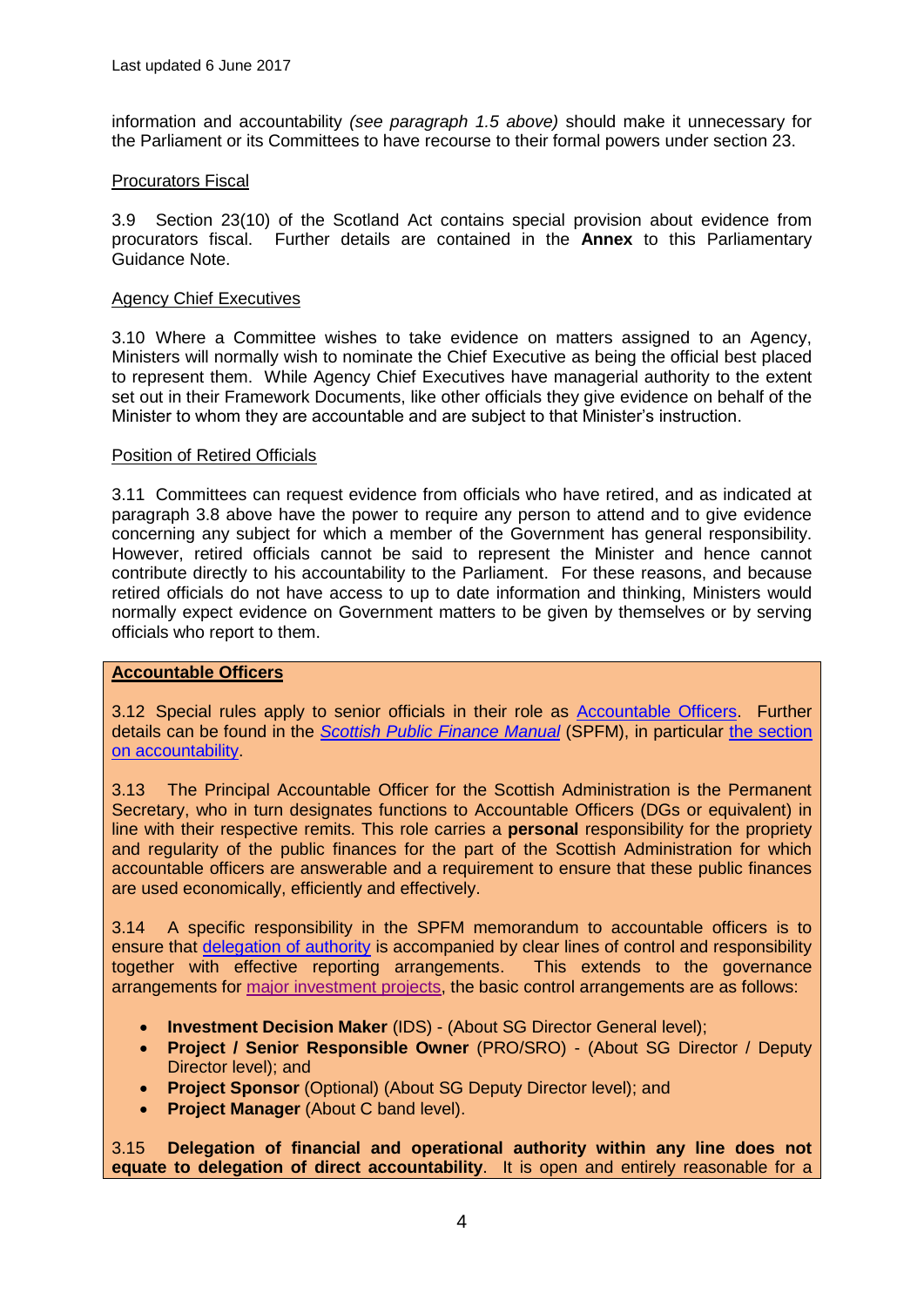parliamentary committee to request evidence from an individual who is responsible for particular matters or issues they are scrutinising, but all public officials in the line remain responsible, proportionate to their role and thereby open to appropriate committee scrutiny.

### Trade Union Officials

3.16 Elected trade union representatives may be called on to give evidence to Committees, to represent the legitimate interests of their members. In doing so, they may comment on Government policy but must make it clear that they are expressing views as representatives of the union and not as civil servants on behalf of Ministers.

#### External Expert Witnesses

3.17 If the Scottish Government wishes to include any external experts in the team of officials giving evidence, the Clerk should be consulted with an explanation of the reasons. It is expected that most Committees will be willing to agree to requests of this kind but they are not obliged to do so.

## **4 GIVING EVIDENCE: CORE PRINCIPLES**

#### **General**

4.1 Officials have a duty to be as helpful as possible to Committees. Colleagues should be as forthcoming as they can in providing information, whether giving evidence in writing or orally. They should generally only withhold information which would be exempt from release under Freedom of Information legislation (FOISA) or EIRs. Where officials consider that it may be necessary to withhold information from a Committee, they should seek advice from colleagues in the Parliament and Legislation Unit and the **FOI Unit who can provide advice on the application of FOISA exemptions and EIRs exceptions**.

4.2 Under FOISA/EIRs the types of information which *might* be exempt from disclosure include:

- proceedings of Scottish Cabinet and Scottish Ministerial committees;
- free and frank policy advice and discussion involving Ministers, officials and/or external stakeholders;
- legal advice:
- personal data;
- confidential communications between the Scottish Government, other UK administrations, where disclosure would substantially prejudice relations between the administrations;
- confidential communications between the Scottish Government and other states or international organisations, where disclosure would substantially prejudice their relations with the UK Government.

4.3 If official witnesses are pressed by the Committee to go beyond what they consider they would be required to disclose under FOISA/EIRs, they should suggest that the questioning be referred to Ministers.

4.4 Colleagues should bear in mind the powers available to the Parliament and its committees under section 23 of the Scotland Act 1998 to require a person to attend their proceedings to give evidence or to produce documents in his/her custody or under his/her control concerning any subject for which the Scottish Ministers have general responsibility.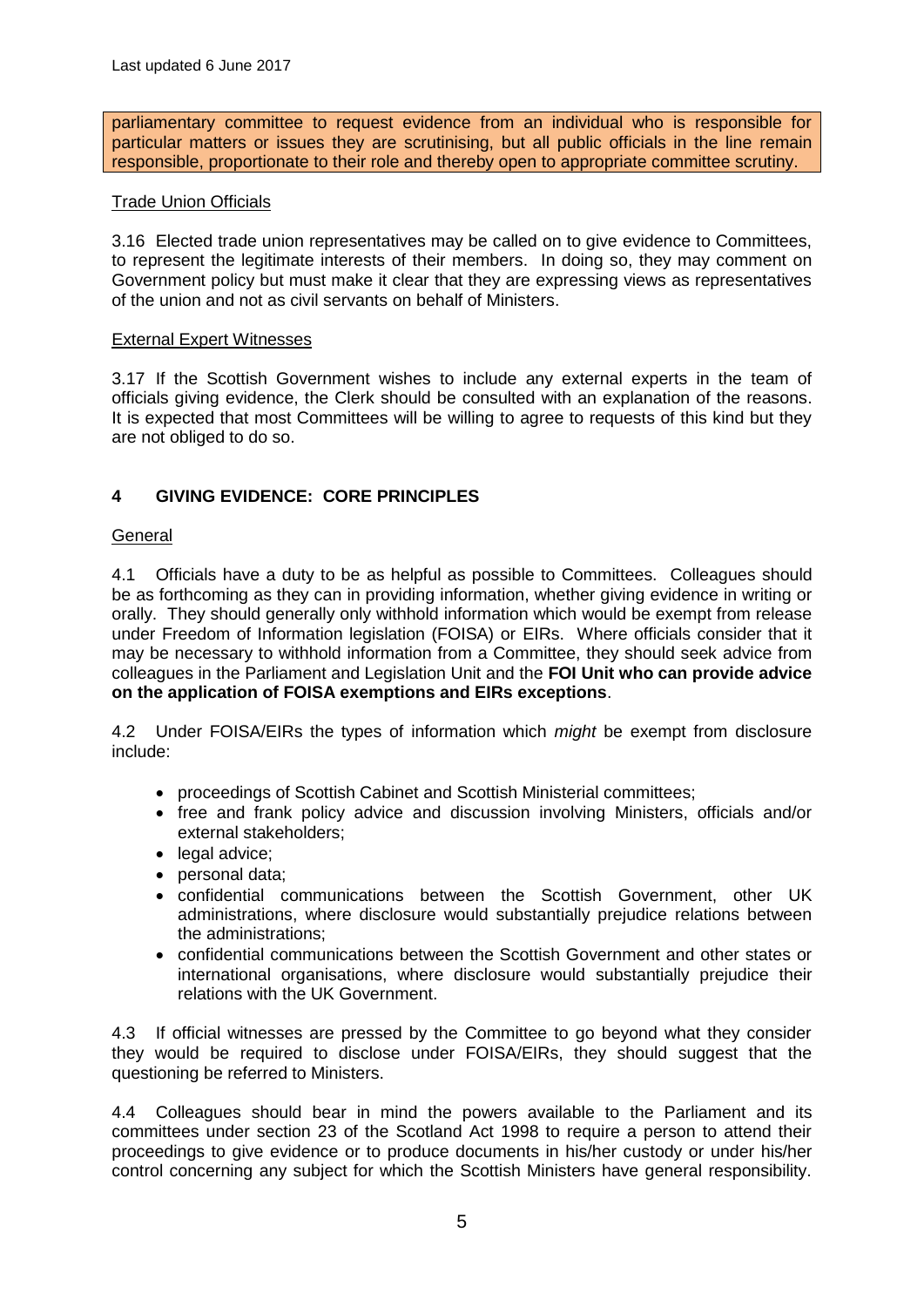This power applies to the Scottish Government and its officials as it does to other persons <sup>1</sup>. Where such a requirement is imposed, failure to comply can amount to a criminal offence under section 25. The only grounds on which a person (other than a procurator fiscal) may refuse to give evidence is where he would be entitled to refuse to do so in a court in Scotland (section 23(9)). The main grounds upon which a Minister or official would be entitled to refuse to answer any question or produce any document in Scottish court proceedings is where a claim of public interest immunity (PII) is made in respect of that information.

4.5 Where information is sought by the Parliament which the Scottish Government would not be obliged to release under FOISA/EIRs, it may be appropriate to provide the information on an 'in confidence' basis. This is discussed in more detail at paragraphs 6.3 to 6.12 below.

## Accuracy of Evidence

4.6 Officials appearing before Committees are responsible for ensuring that the evidence they give is accurate. They will therefore need to be fully briefed on the main facts of the matters on which they expect to be examined. This can be a major exercise as a Committee's questions can range widely and can be expected to be testing. *See paragraphs 4.20 to 4.23 below on checking and correcting evidence*.

## Discussion of Government Policy

4.7 **Officials should as far as possible confine their evidence to questions of fact and explanation relating to Government policies and actions**. Officials must avoid either suggesting or commenting on policy options or engaging in debate about the merits of the Government's policies and may provide only factual information or factual briefing.

4.8 Any comment by officials on Government policies and actions should always be consistent with the principle of civil service political impartiality. Officials should as far as possible avoid discussion of the merits of alternative policies. If official witnesses are pressed by the Committee to go beyond these limits, they should suggest that the questioning be referred to Ministers.

4.9 A Committee may invite specialist (as opposed to administrative) officials to comment on the professional or technical issues underlying Government policies or decisions. This can require careful handling where Committees wish to take evidence from, for example, economists or statisticians on issues which bear on controversial policy questions and which are also matters of controversy within the respective profession. Such specialists may find themselves in some difficulty if their own judgement on the professional issues has, or appears to have, implications that are critical of Government policies. It is not generally open to such witnesses to describe or comment upon the advice which they have given to Directorates, or would give if asked. They should not therefore go beyond explaining the reasoning which, in the Government's judgement, supports its policy. The status of such evidence should, if necessary, be made clear to the Committee. If pressed for a professional judgement on the question the witness should, if necessary, refer to the political nature of the issue and, as indicated above, suggest that the line of questioning be referred to Ministers.

## **Privilege**

<sup>1</sup> <sup>1</sup> *The power in section 23 is limited in its application to persons outside Scotland, to UK Ministers (and their civil servants), but these limitations are unlikely to have a significant effect for the Scottish Government.*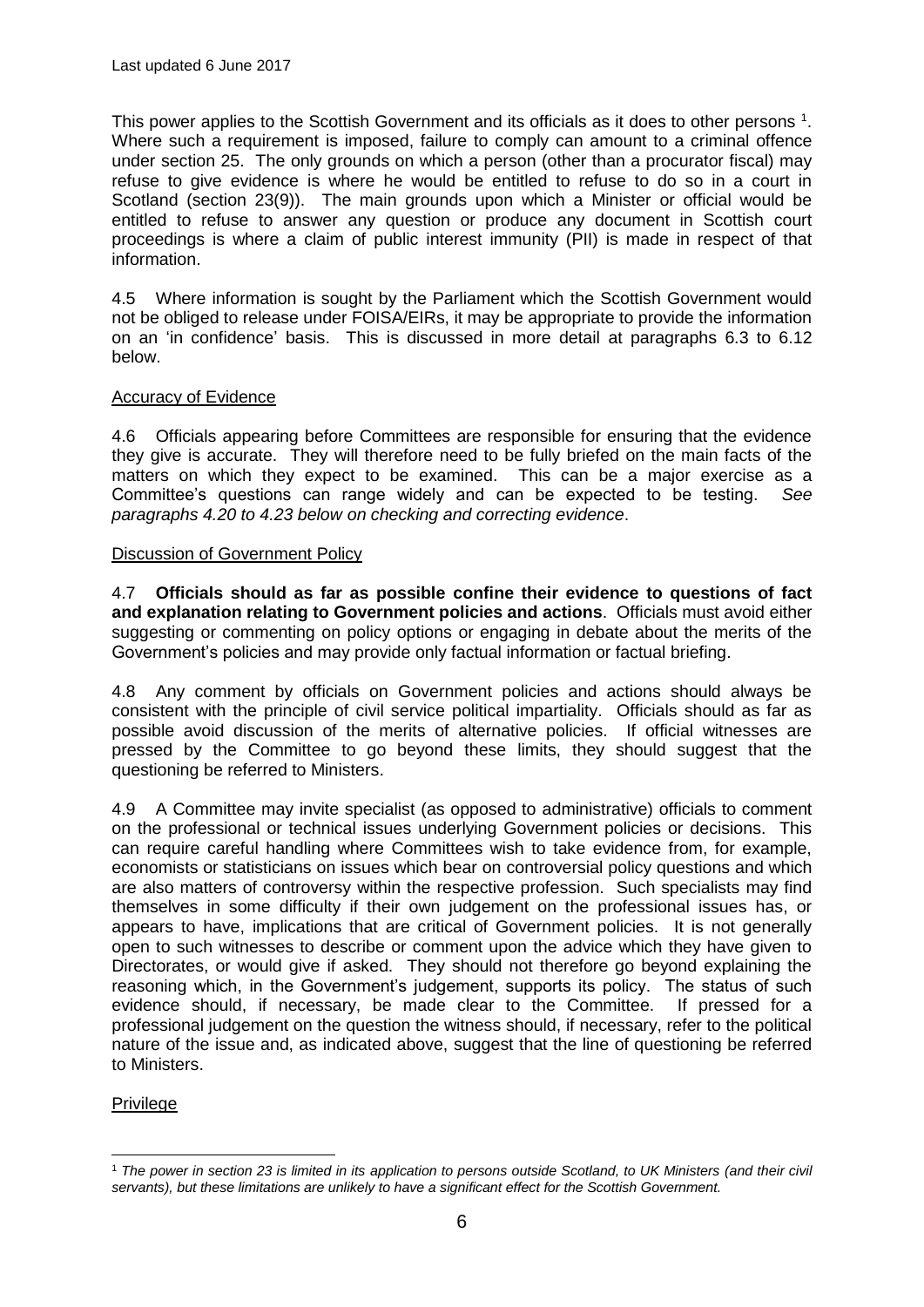4.10 **Section 41 of the Scotland Act 1998** provides that for the purposes of the law of defamation, any statement made in "proceedings of the Parliament" (which includes proceedings in the committees) and the publication under the authority of the Parliament of any statement is absolutely privileged. This means that such statements cannot form the basis of an action of defamation. "Statement" in this context means "words, pictures, visual images, gestures or any other method of signifying meaning". Accordingly, this protection applies to any statements made in public or private meetings of a committee and any committee reports, including written evidence published in or as an annex to a committee report.

4.11 It is, however, important to note that **the protection applies only to statements made in the proceedings of the Parliament and publications under the authority of the Parliament**. The effect of this is that any written material published on a committee's webpage, such as written evidence, which is not published as a committee report under the authority of the Parliament, is not covered by privilege.

4.12 It is also important to note that **the protection provided by section 41 relates only to the law of defamation**. It does not offer protection against the operation of the law in relation to other matters, for example contempt of court.

## Provision of Information through Memoranda

4.13 The Government's commitment to provide as much information as possible to Committees is met largely through the provision of memoranda, written replies to Committees' questions and oral evidence from Ministers and officials. This commitment does not extend to providing access to internal files, private correspondence, including advice given on a confidential basis or working papers, much of which may be covered by exemptions/exceptions under FOISA/EIRs. Should a Committee press to see such documents, rather than accepting written or oral evidence on the subject, Directorates should consult their Ministers, the Director of People and the Head of Cabinet, Parliament and Governance Division. Despite Committees formal power under section 23 of the Scotland Act, the principles approved by the Parliament on official information and accountability *(see paragraph 1.5 above)* recommend that where, exceptionally, Committees find it necessary to scrutinise exchanges between officials and Ministers on policy issues, arrangements should be made to ensure that the confidentiality of these exchanges is *respected. (Further advice about the release of information to Committees on an 'in confidence' basis is set out at paragraphs 6.3 – 6.12 below).* Committees may sometimes submit a formal FOI/EIRs request for information they want to see, rather than using their powers under section 23 of the Scotland Act. Such requests should be dealt with in the same way as any other request – see the guidance and templates on the FOI SharePoint site.

## Consulting Ministers on Evidence

4.14 Because officials appear on behalf of their Ministers, written evidence and briefing material should always be cleared with them. Ministers should always be given sight of information colleagues propose to disclose to Committees. As Ministers are ultimately accountable for deciding what information is to be given and for defending those decisions as necessary, their views should always be sought if a question arises of withholding information for which a Committee has asked or providing it on an 'in confidence' basis.

## Liaison between SG Directorates

4.15 The subject matter of Committee work may span the work of more than one Directorate. It is important in these cases that the Directorate with the predominant role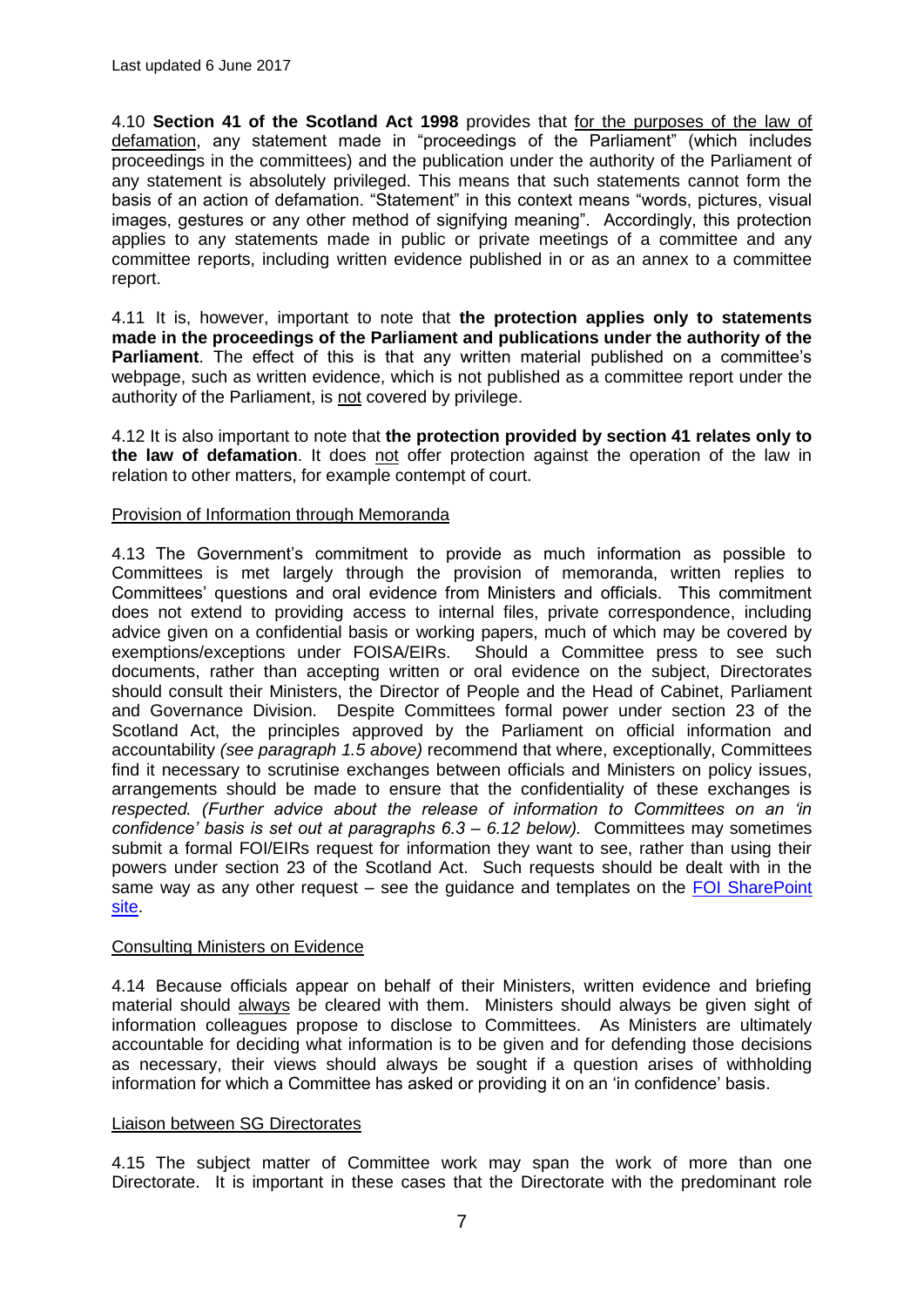should take the lead to ensure that the evidence given is co-ordinated and consistent. If the subject in question is one in which no Directorate can be said to have a predominant role, it will be necessary for relevant Directorates to agree among themselves which should take the lead.

4.16 In such cases it is clearly desirable for all the Directorates concerned to be kept in touch, in accordance with normal working practice, on the preparation of evidence and on the subsequent response to the Committee.

4.17 Where several Directorates are involved, it is particularly important to ensure in any response that the Committee can be clear (via labels in the response) as to which Directorate to direct any subsequent questions.

## Research and Surveys

4.18 If the SG is asked by Committees to undertake research work or surveys on their behalf, it may be possible to meet such requests by using existing information, edited or collated as appropriate. **Committees cannot require the Government to undertake work or to produce information or documents it does not possess**. Committees may, with the approval of the Parliamentary Bureau, require the SPCB to appoint a person to "inquire into and advise the Committee upon any competent matter". If the new work involved is likely to be substantial, it may be appropriate to suggest to the Committee that it consider this alternative.

4.19 Information provided by officials to a Committee as part of a research project or survey is subject to the same principles as apply to direct evidence. In particular, officials should not take part in research projects or surveys carried out by or on behalf of Committees which seek to establish their personal views on Government policies or on matters which are politically contentious – see the 'participating in research' advice note, accessible on Saltire via the following link:

http://saltire/my-workplace/conduct-and-discipline/outside-interests-andactivities/Pages/authorisation-for-specific-activities.aspx?pageid=4d42e395-e86d-4eda-8e6e-c1c8ded80806.

## Checking Oral Evidence

4.20 Oral evidence given to Committees will be recorded and published in the *[Official](http://www.parliament.scot/parliamentarybusiness/ormain.aspx) [Report](http://www.parliament.scot/parliamentarybusiness/ormain.aspx)*. It will normally take a few days after the meeting of the Committee for the transcript to appear on the website. In the same way as the draft of the *Official Report* for plenary sessions can be checked, it is possible for the Minister, the Private Secretary or the official concerned to check the draft text. It is recommended that the *Official Report* staff should be contacted at the end of the Committee session to make arrangements for the draft text to be checked.

4.21 Acceptance of suggested changes will be at the discretion of the Editor of the *Official Report*. It is not possible to change the sense of what has been said or to make substantial amendments if what has been reported is correct. Where evidence has been taken on oath, acceptance of suggested changes will be a matter for the Committee. Suggested changes should be sent in the first instance to the *Official Report*, who will check them and pass them on to the Clerk.

4.22 The Clerk will, in any event, invite witnesses to indicate whether they wish to receive copies of the *Official Report* of their evidence. Corrections can be offered to the Report at this stage and, if accepted, will be incorporated – the *Official Report* of the individual committee session will however already have been printed and will not be changed.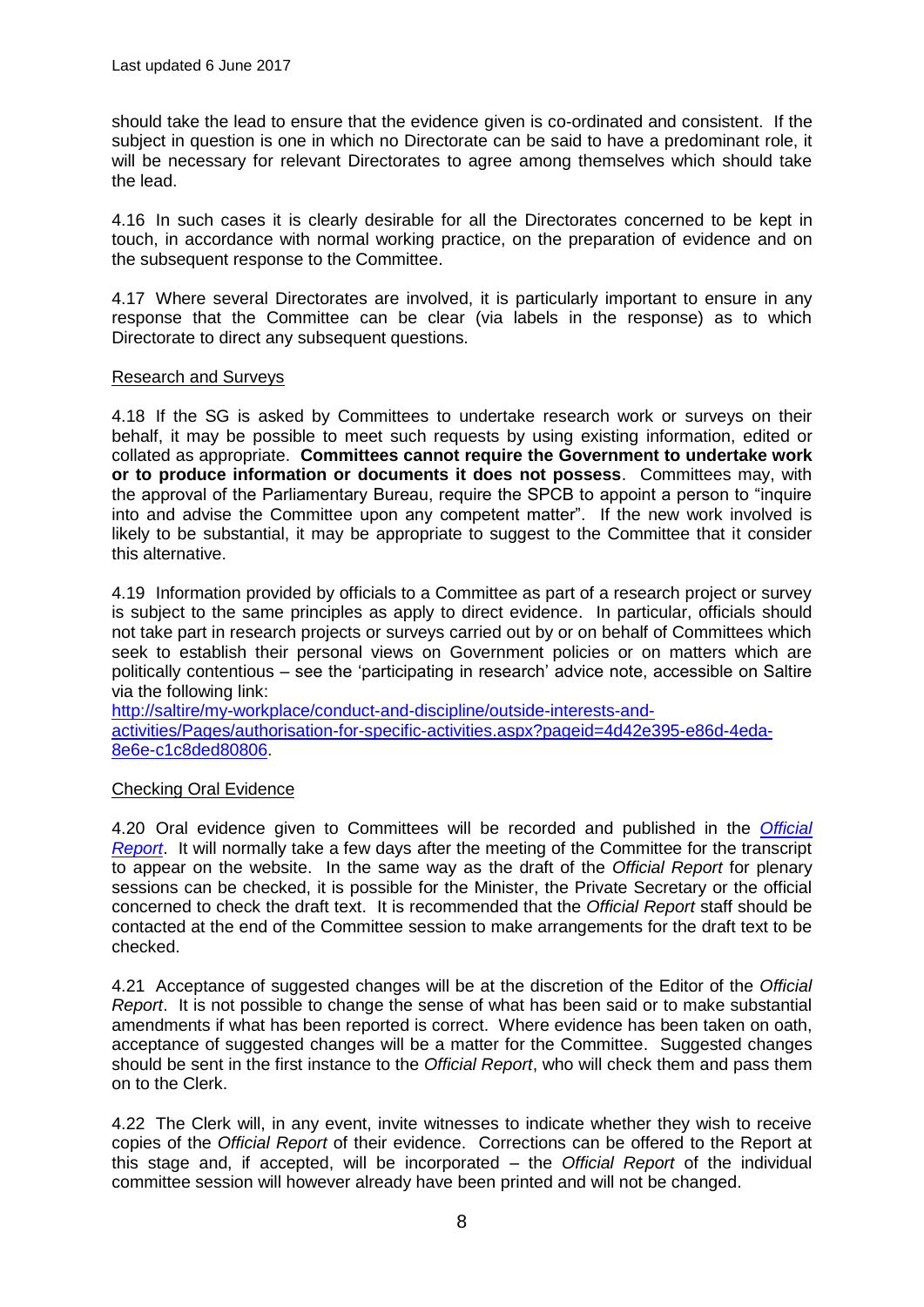4.23 Should it be discovered subsequently that the evidence unwittingly contained factual errors, or where corrections to the evidence are not acceptable to the *Official Report* staff, these should be made known to the Committee, usually in writing via the Clerk, and corrected at the earliest opportunity. Such corrections may, at the Committee's discretion, be dealt with in its report.

### Support for witnesses

4.24 Where a civil servant is giving evidence to a parliamentary committee for the first time, or in terms of being named to give evidence by the Committee *(see paragraphs 3.6 to 3.8)*, Directorates will wish to consider the support that should be made available to them, including appropriate training, briefing and whether a more experienced civil servant should attend alongside them.

## **5 EVIDENCE TO COMMITTEES: POTENTIAL RESTRICTIONS**

## Excessive Cost

5.1 It may exceptionally prove necessary to decline requests for information that would involve the Government in excessive cost or diversion of effort. Generally, it would not be appropriate to refuse Committee requests on cost grounds if the same request made under FOI would not breach the cost limit in FOISA – see guidance on Applying the upper cost limit. Ministers should always be consulted on their priorities in such cases.

5.2 Requests for named officials who are serving overseas to attend to give evidence should not be refused on cost grounds alone if the official is the one best placed to represent the Minister. Committees may be willing to arrange for such witnesses to give evidence on a mutually acceptable date. Alternatively, video-conference facilities might be an option.

#### Matters which may be *sub judice*

5.3 Rule 7.5 of the *Standing Orders* provides that "A member may not in the proceedings of the Parliament refer to any matter in relation to which legal proceedings are active except to the extent permitted by the Presiding Officer". For this purpose, legal proceedings are active in relation to a matter if they are active for the purposes of section 2 of the Contempt of Court Act 1981.

5.4 Where a member refers to such a matter, the Presiding Officer may order that member not to do so. In its application to Committees, the power to permit a member to refer to *sub judice* matters is retained by the Presiding Officer. If a matter already before the courts is likely to come up for discussion before a Committee, the Clerk will usually be aware of this and will draw the attention of the Convener to Rule 7.5. Nonetheless, if a Directorate has reason to believe that such matters may arise, they may wish to check with the Clerk that the Committee is also aware.

5.5 Colleagues should take care in discussing or giving written evidence on matters which may become the subject of litigation but which, at the time, do not strictly come under the rules precluding discussion of *sub judice* questions. Such caution should be exercised whether or not the Crown is likely to be a party to such litigation. If such matters seem likely to be raised, officials should first consult their legal advisers on how to handle questions which might arise. In any case of doubt about the extent to which details may be disclosed of criminal cases, not currently *sub judice*, the Scottish Law Officers are available for consultation.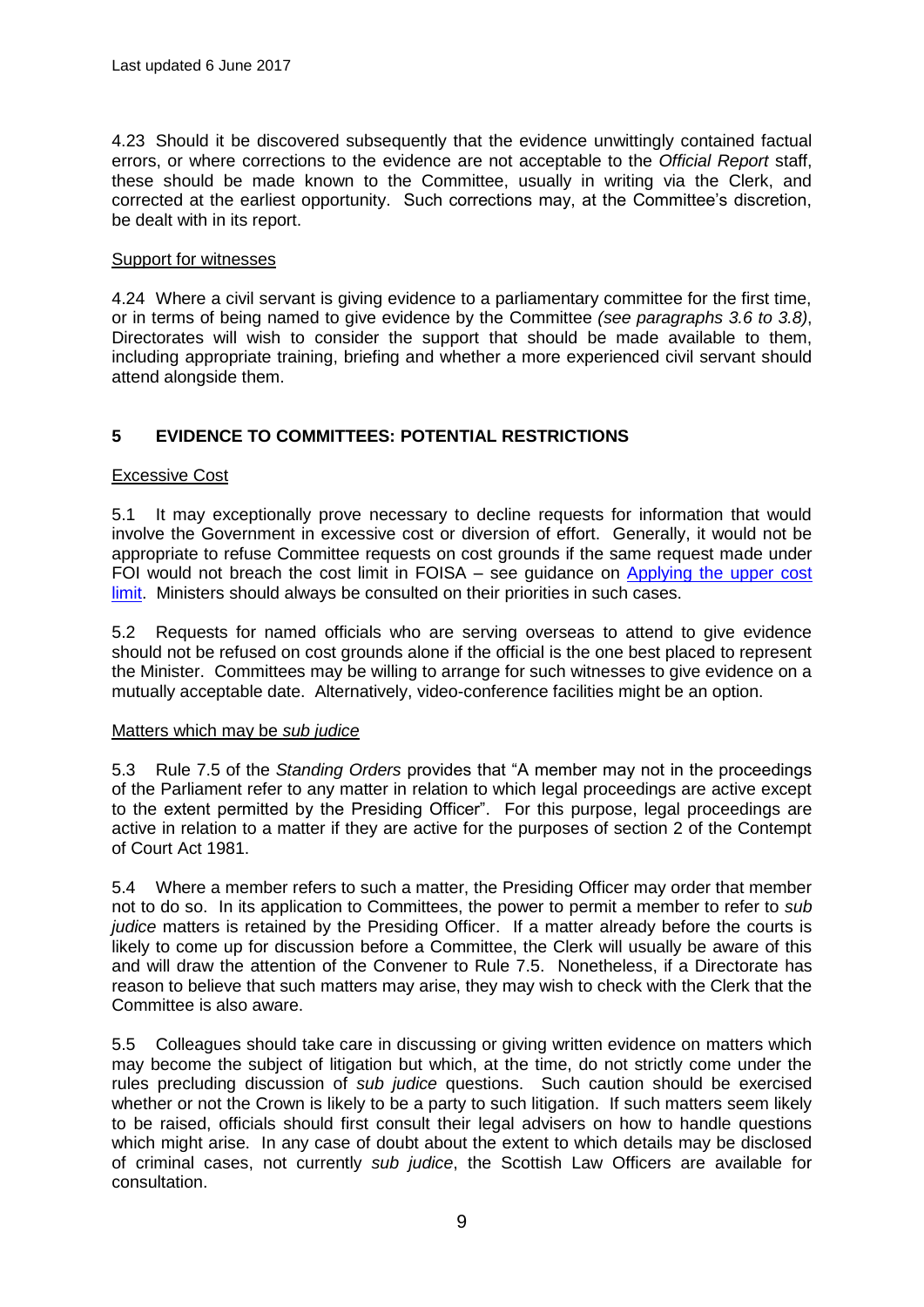5.6 Similar considerations apply in cases where a Minister has or may have a quasijudicial or appellate function, for example in relation to planning applications and appeals.

## Conduct of Individual Officials

5.7 Occasionally questions from a Committee may appear to be directed to the conduct of individual officials, not just in the sense of establishing the facts about what occurred in making decisions or implementing Government policies, but with the implication of allocating individual criticism or blame.

5.8 In such circumstances, and in accordance with the principles of Ministerial accountability, it is for the relevant Minister to look into the matter and if necessary to institute a formal inquiry. Such an inquiry into the conduct and behaviour of individual officials and consideration of disciplinary action is properly carried out within the Government according to established procedures designed and agreed for the purpose, and with appropriate safeguards for the individual. It is then the Minister's responsibility to inform the Committee of what has happened, and of what has been done to put the matter right and to prevent a recurrence. Evidence to a Committee on this should be given not by the official or officials concerned, but by the Minister or by a senior official designated by the Minister to give such evidence on the Minister's behalf.

5.9 In this context, the SG should adhere to the principle that disciplinary and employment matters are a matter of confidence and trust (extending in law beyond the end of employment). In such circumstances, public disclosure may damage an individual's reputation without that individual having the same "natural justice" right of response which is recognised by other forms of tribunal or inquiry. Any public information should therefore be cast as far as possible in ways which do not reveal individual or identifiable details. Where Committees need such details to discharge their responsibilities, they should be offered in closed session and on an understanding of confidentiality *(see paragraphs 6.3 – 6.12 below).* Evidence on such matters should normally be given on the basis that:

(a) information will not be given about Government disciplinary proceedings until the hearings are complete;

(b) when hearings have been completed, the Government will inform the Committee of their outcome in a form which protects the identity of the individual or individuals concerned except insofar as this is already public knowledge;

(c) where more detail is needed to enable the Committee to discharge its responsibilities, such detail will be given but on the basis of a clear understanding of its confidentiality;

(d) the Committee will thereafter be given an account of the measures taken to put right what went wrong and to prevent a repeat of any failures which have arisen from weaknesses in the Departmental arrangements.

5.10 Committees will be aware that it is not their task to act as disciplinary tribunals. Accordingly, if in the course of an inquiry a Committee were to discover evidence that called into question the conduct (in this sense) of individual named officials, the Committee should be asked not to pursue their own investigation into the conduct of the person concerned, but to take up the matter with the Minister.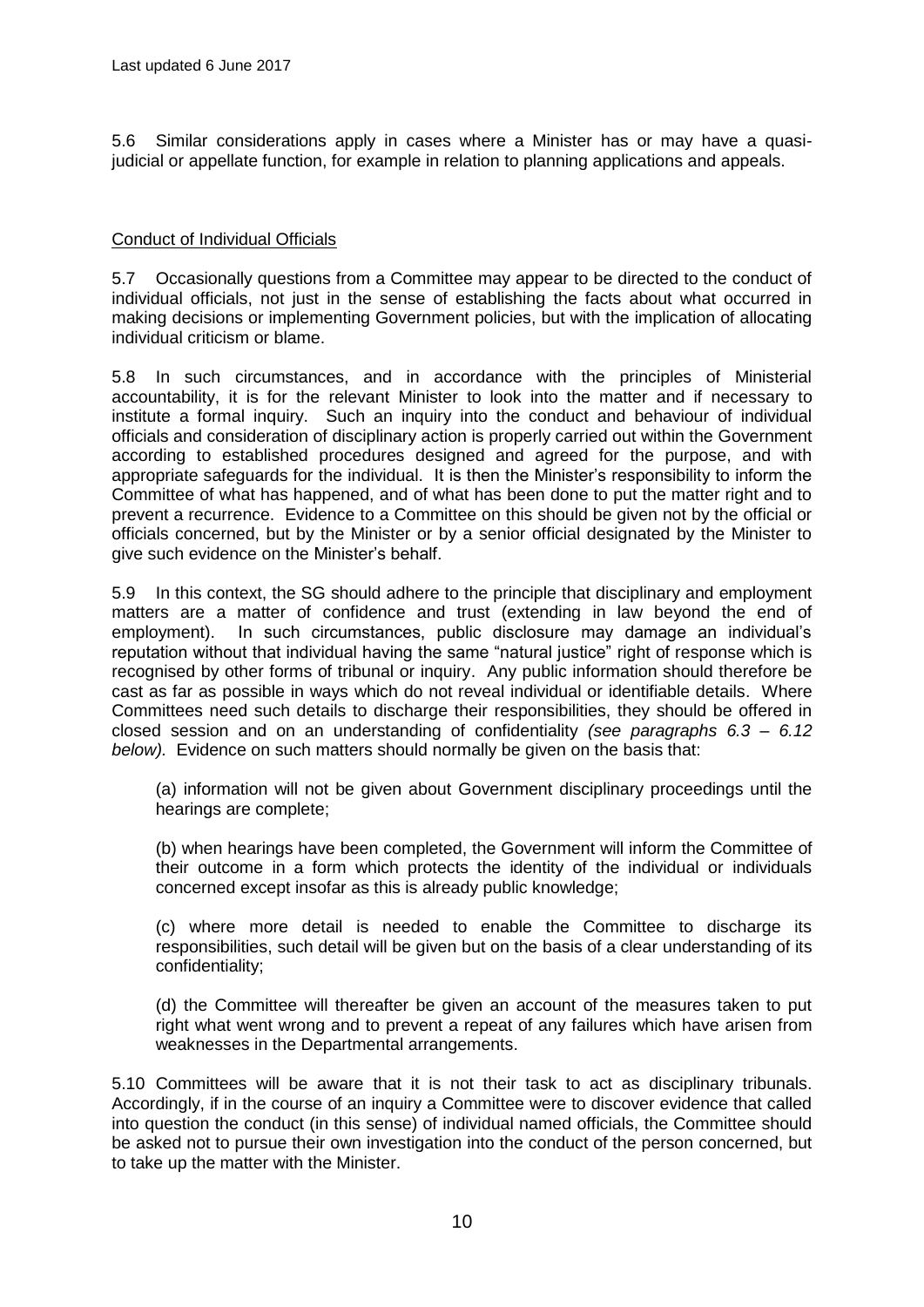5.11 If it is foreseen that a Committee's line of enquiry may involve questions about the conduct of named officials, it should be suggested to the Committee that it would be appropriate for a Minister or a senior official designated by the Minister to give evidence, rather than the named officials in question. If an official giving evidence to a Committee is unexpectedly asked questions which are directed at his or her individual conduct, or at the conduct of another named official, the official should indicate that he wishes to seek instructions from Ministers, and the Committee should be asked to allow time for this.

## **Defamation**

5.12 Section 41 of the Scotland Act provides some protection under the law of defamation for statements made in proceedings of the Parliament (including Committees) and for publication under the authority of the Parliament of any statement. This protection may be of particular relevance where investigations relate to the conduct of named officials or others. **Care should be taken to ensure that memoranda submitted by the Scottish Government are not defamatory.**

## Papers of a Previous Administration

5.13 Established procedures are in place to govern the withholding of policy papers of a previous Administration from an Administration of a different political complexion. Paragraph 4.2.7 of the *Civil Service Management Code* states-

"*In discharging their duties under paragraphs 5 and 9 of the Civil Service code (Section 4.1 Annex A), civil servants must maintain the long-standing conventions that new Administrations do not normally have access to papers of a previous Administration of a different political complexion. The conventions cover, in particular, Ministers' own deliberations and the advice given to them by officials, other than written advice from the Law Officers and those papers which were published or put in the public domain by the predecessor Administration. In applying the conventions to the devolved Administrations in Scotland and Wales, any information contained in the administrative and departmental records belonging to a Minister of the Crown or a UK Government department should be treated as if it were contained in papers of a previous Administration of a different political complexion*."

5.14 As officials appear before Committees as representatives of their Ministers, and given that Committees are themselves composed on a cross-party basis, it follows that officials should not provide a Committee with evidence from papers of a previous administration which they are not in a position to show their Ministers. It is appropriate for officials to provide a Committee with a factual account of a particular issue pre-dating the present Administration, including any decisions reached, but this should not include the views of previous Ministers. If evidence from a previous Administration is sought, Ministers should be consulted. Where Ministers propose to make an exception, it would be necessary to consult a representative of the previous Administration and the Director of People before either showing the papers to present Ministers or, with Ministers' authority, releasing information from them to a Committee.

## **6 STATUS AND HANDLING OF EVIDENCE**

## Status of Evidence

6.1 Once information has been supplied to a Committee it becomes "evidence" and, subject to any agreement with the Committee on the non-publication of protectively marked information *(see paragraphs 6.3 and 6.4 below),* it is entirely a matter for the Committee to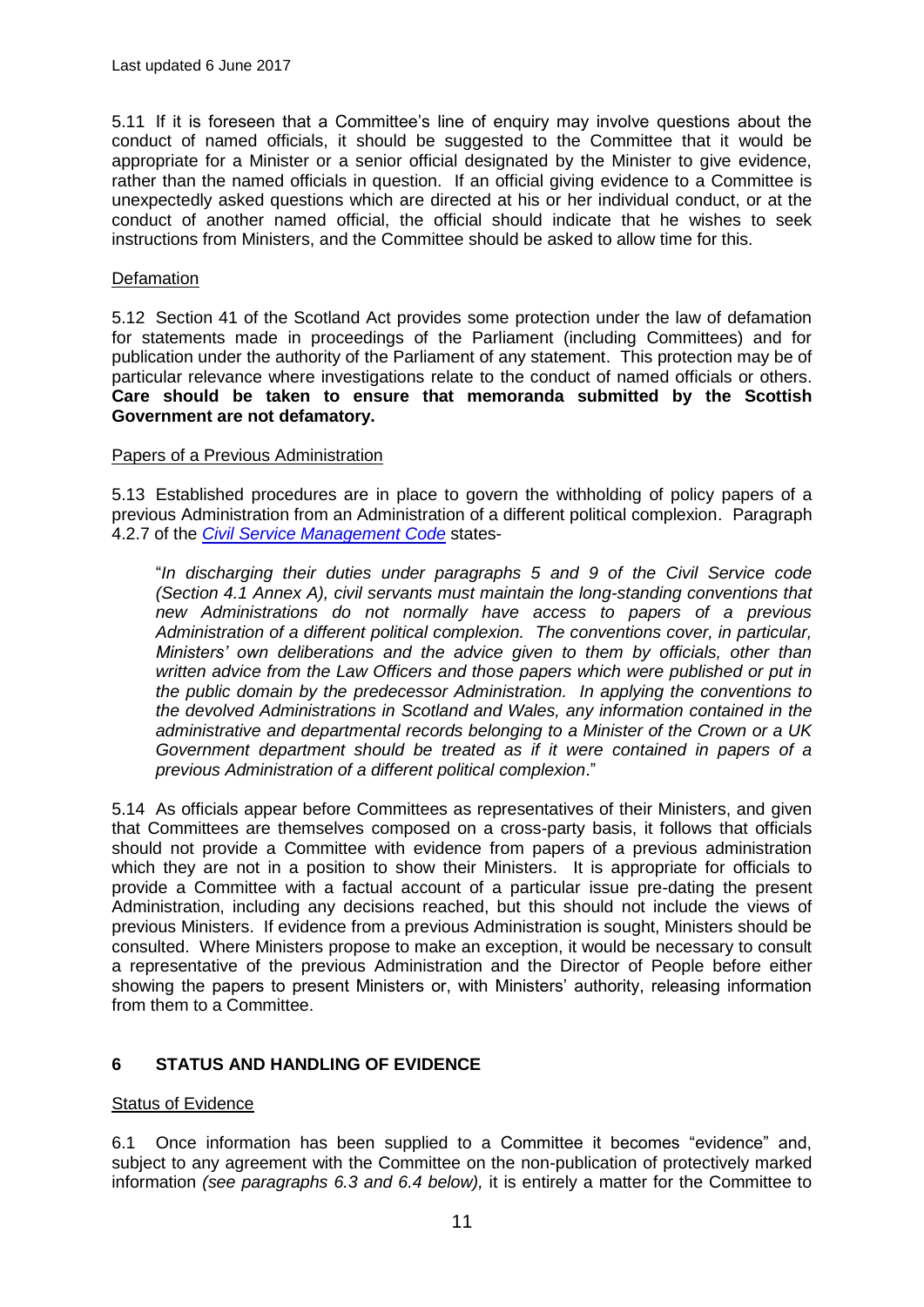determine whether or not to publish it and report it to the Parliament. This does not prevent the continued use of the material by the Government in the interim, but the Government should exercise care about release of material which might be viewed by Committees as pre-empting their report.

## Comment on Evidence from other Witnesses

6.2 Evidence critical of a Directorate may be given in public session by witnesses outside the Directorate on occasions where Directorate witnesses are not also present or at sessions held after the Directorate's evidence has been given. In such circumstances Directorates should not seek publicly to respond to such criticism outside the ambit of the Committee. Instead, the Committee may be asked to consider inviting the Directorate to express their view in the form of further evidence.

## Providing Sensitive Information 'in Confidence'

6.3 It is to the benefit of Committees in carrying out their task of scrutinising Government activities, and to the Government in explaining its actions and policies, for sensitive information to be provided from time to time on the basis that it will be treated in confidence and will not be published. **Information which should be treated as "sensitive" includes that carrying a protective security marking, official advice to Ministers and other information which would not normally be disclosed under FOISA/EIRs.**

6.4 The central principles referred to at Paragraph 1.5 of this PGN call upon the Government, for its part, to respond positively to requests for information from the Parliament and its Committees; and indicates that where, exceptionally, Committees find it necessary to scrutinise exchanges between officials and Ministers on policy issues, arrangements should be made to ensure that the confidentiality of these exchanges is respected.

6.5 It is hoped that Committees will normally be prepared to proceed in this way rather than exercising their formal powers to require information to be provided or making a formal request under FOISA/EIRs. The Government, for its part, must ensure that it does everything possible to reach a mutually acceptable arrangement which allowed the Committee access to sensitive information that would not normally be disclosed while protecting the confidentiality of that information.

6.6 An example of such an arrangement was the agreement reached with the then Education, Culture and Sport Committee, and the Enterprise and Lifelong Learning Committees during their inquiries into school exam results. The Government and the Committees agreed that: the Conveners of both Committees would be provided with a list of written advice that had

- been offered to the Minister on the issue in question, including a brief summary of the issues raised, to be treated as being for their personal information;
- the Conveners would then discuss (in confidence) this list with their respective Committees with a view to drawing up questions to put to the Government, which would then provide a memorandum responding to these questions;
- the Conveners would have access to the documentation on a confidential and personal basis to enable them to verify the memorandum;
- once the Conveners had considered the memorandum and the documentation, the memorandum would be sent to all members of the Committee for their consideration and could be published as an annex to their report if they so wished.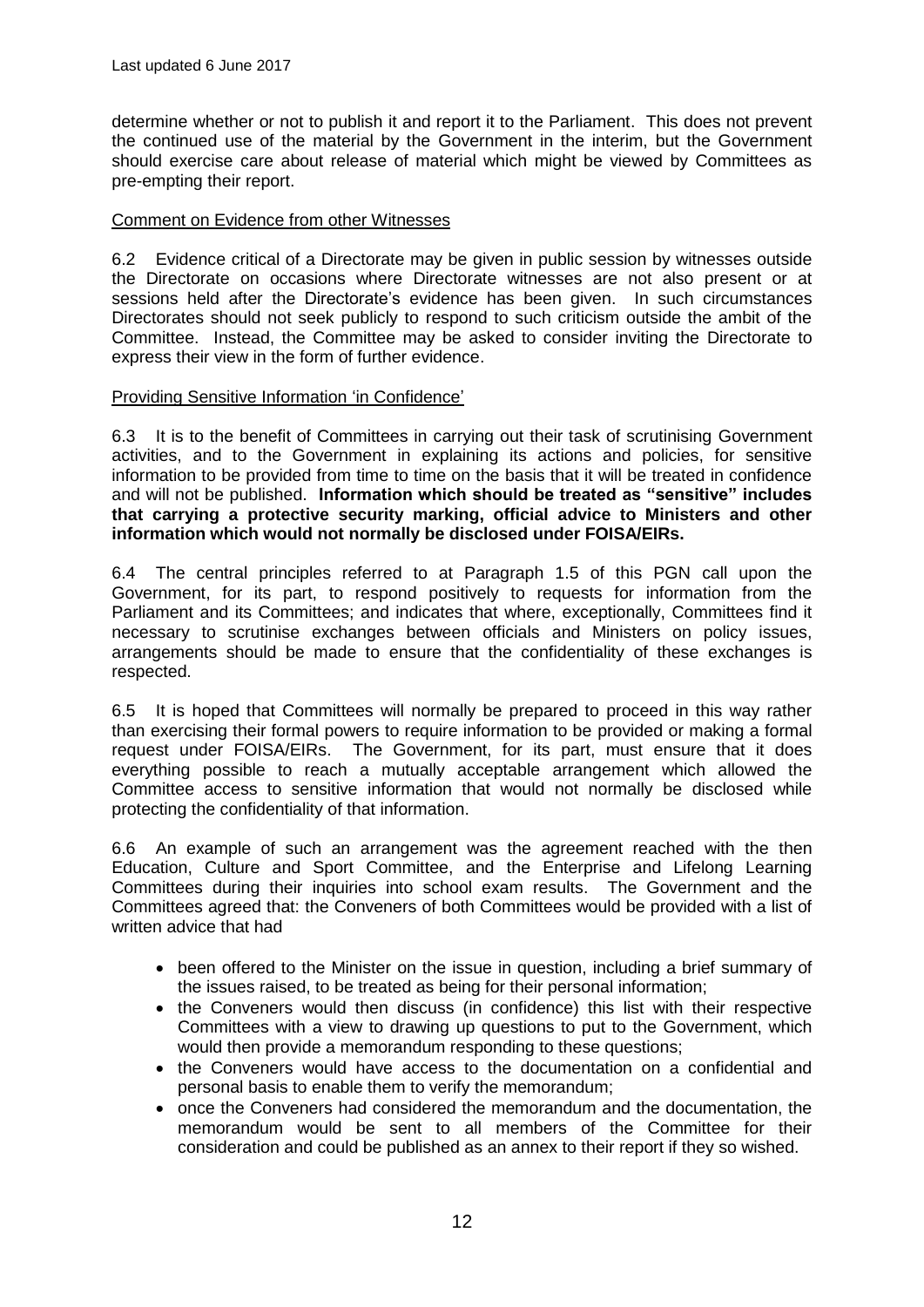6.7 It should be emphasised that **the school exam arrangement is to be regarded as an example as opposed to a model** of the way in which the Government and Committees have been able to work together to ensure that Committees can, where they consider it necessary to do so, obtain access to information that would not normally be disclosed while respecting its confidentiality, and without the need to invoke their formal powers under section 23 of the Scotland Act or make a formal request under FOISA/EIRs. The particular arrangements which may be appropriate will vary from case to case, and will always be subject to the approval of both the Committee and the responsible Minister. The Parliament and Legislation Unit should always be consulted where the question arises of providing information to Committees on an 'in confidence' basis.

## Handling of Sensitive Information in Oral Evidence

6.8 It would clearly be inappropriate for any evidence which a Directorate wished to be treated in confidence to be given at a public session of the Committee. If it appears likely, therefore, that subjects to be discussed at a forthcoming public session are such that the witnesses would only be able to give substantive answers in confidence, the Directorate should write to the Clerk explaining why this is so, after seeking advice from Parliament and Legislation Unit. The Committee may then agree to take that part of the Directorate's evidence in private.

6.9 If, despite such an approach, a Committee questions an official witness in public session on sensitive matters, or if such matters are raised unexpectedly, the official should inform the Committee that the questions could only be answered on an 'in confidence' basis. The Committee may then decide to sit in private or request a confidential memorandum. It is not for the witness to suggest that the Committee should go into private session as this is wholly a matter for the Committee to decide.

6.10 Private sessions are not recorded, unless the Parliament decides otherwise. Where evidence which is in part in confidence has been given in a private session but which will be recorded in the *Official Report* the witness should, at the end of the session, let the Clerk know which parts of the evidence these are.

## Handling of Sensitive Information in Written Evidence

6.11 Where information is submitted to a Committee on the understanding that it will be treated in confidence, this understanding should be recorded in the covering letter forwarding the evidence to the Clerk. The letter should make clear whether the whole memorandum or, as is often the case, particular annexes are to be treated in confidence. **Agreements with the Committee should seek to ensure that**-

**(a)** The release of all sensitive information under these arrangements is subject to the personal approval of the responsible Minister in each case;

**(b)** Sensitive information will be restricted to those persons (in addition to the Clerk) to whom the Directorate has agreed to release it. In practice this will usually mean only the members of the Committee and any adviser appointed by the Committee. Protectively marked information will be disclosed to advisers only if they have security clearance. In some cases, by arrangement with the Committee, it may be agreed that the members of the Committee will not have access to the information but will rely on a report from the adviser; and

**(c)** Protectively marked memoranda will be made available to those authorised to see it only on request from the Clerk to the Committee. Persons authorised to see such protectively marked documents may not take them away.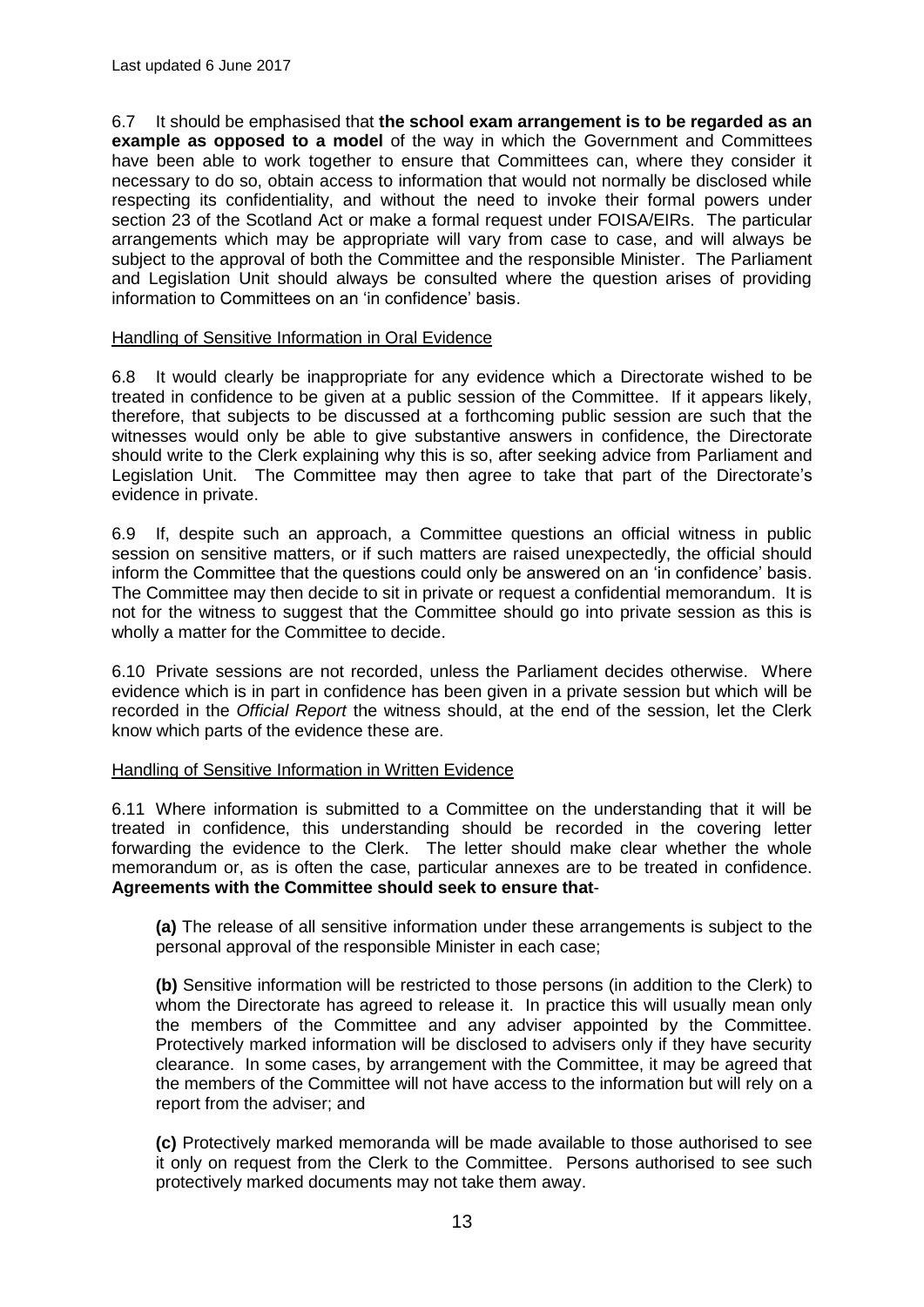6.12 Where only parts of a document are considered to be sensitive, these should be indicated by sidelining those parts in the margins. The Committee may then be invited to publish the document with the sidelined parts omitted.

## **7 EVIDENCE FROM OTHER BODIES**

7.1 Committees may investigate and call for evidence from **Scottish public authorities or cross-border public authorities** for which the Government has responsibility. If a Directorate becomes aware that one of its NDPBs (or related bodies) has been invited to give evidence, it should consider whether it would be helpful to discuss the lines of evidence with the witnesses before the hearing. The Directorate may also wish to consider whether it would be advisable or helpful for the Minister also to be represented at the hearing; whether this is allowed is, of course, entirely at the discretion of the Committee.

7.2 Committees may occasionally call for evidence from **commercial companies**, particularly those handling Government contracts. Ministers remain accountable to the Parliament and the public for the functions provided by contractors. There should be no loss of transparency as to the quality and effectiveness of services delivered. Nor should there be any relaxation in the protection of private and sensitive third party information handled by contractors. There may also be a need in the public interest to preserve commercial confidentiality to protect the business interests of competing companies and to protect the position of the Government and the public purse in current or future tendering activity.

7.3 **Government contracts** will very often specify the contractor's obligations both to provide appropriate information to the public (under the Government's policies on openness) and to give necessary protection to confidential and sensitive information. Where contractors are prohibited from providing access without written consent to the details of contracts, Directorates may find it helpful to discuss with their contractors how they can best provide a Committee with a general picture of their work without going into the commercially sensitive details of specific contracts.

7.4 The normal relationships between Directorate-Generals and their associated public bodies or with commercial contractors should usually be sufficient to ensure an awareness on the part of witnesses from such organisations of the need to deal with Committee's questions in accordance with the rules about protecting classified information. Directorates may, however, wish to remind witnesses of these rules, and the options for providing sidelined evidence, before the hearing.

7.5 Where Directorates and associated public bodies have consulted one another, or a commercial contractor, prior to the submission of a memorandum to a Committee, the memorandum should include a note of the persons or organisations who have been consulted.

## **8 GOVERNMENT RESPONSES TO COMMITTEE REPORTS**

## Pre - Publication

8.1 Committee Reports are made formally to the Parliament rather than to the Government although, given their subject matter, most of the recommendations tend to be addressed to the Government.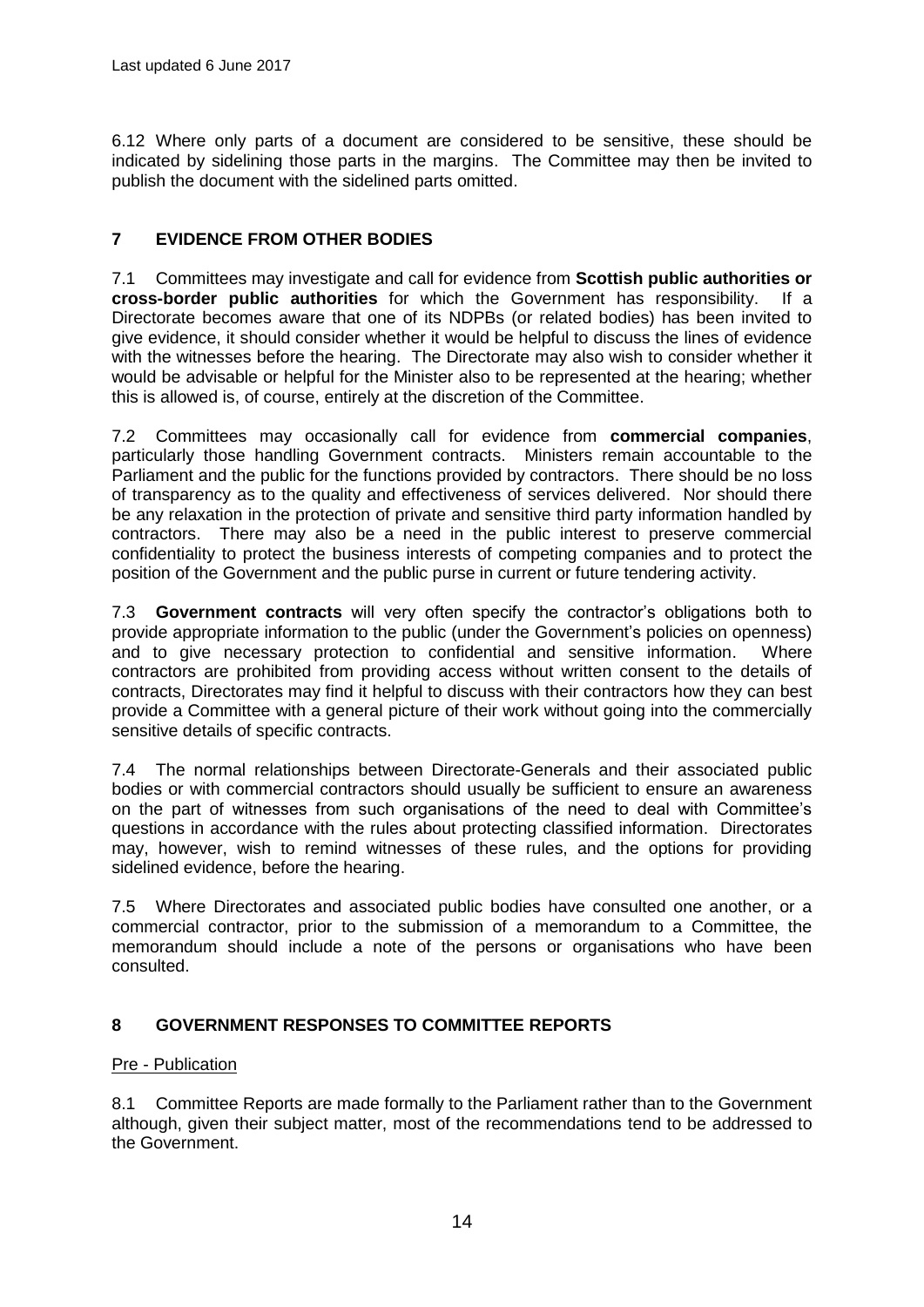8.2 Consistent with the terms of the Protocol between the Scottish Parliament and the Scottish Government in relation to the handling of Committee business, relevant Directorates (and the media) may receive embargoed copies of Committee Reports ahead of publication. Such advance issue is at the discretion of the Committee and Directorates cannot insist on seeing copies. If publication of a Report is known to be imminent, Directorates may wish to contact the Clerk on an informal basis (or through the relevant Committee Liaison Officer) to establish the likely timetable for publication and whether advance copies will be made available.

## *Briefing Ministers on Forthcoming Committee Reports*

8.3 **As soon as possible after a copy of a Committee Report is received, a short note (not more than a single page of A4) should be prepared on the main points, with brief lines to take where necessary. Where an advance copy has been made available this note should be sent to the offices of the First Minister, the Deputy First Minister, the Minister for Parliamentary Business and the relevant portfolio Minister/s to arrive before publication of the Report concerned**. In the event of a Directorate receiving the Report only on the day of publication, a short note should still be put urgently in hand to reach the First Minister on the same day. This requirement stands for Reports published during the recess as well as when the Parliament is sitting.

## *Preparation of briefing*

8.4 Receipt of the Report also enables Directorates to prepare briefing for comment on the Report as soon as it published. Press briefing may consist of a Press Release, issued to coincide with publication of the Report, or simply material for Press Office to use in response to enquiries. In either case it should be borne in mind that journalists will be working on their embargoed copies to a similar timetable so that media enquiries may arise almost as soon as these copies are available. Any information provided should be subject at least to the same embargo date as that of the Committee's report.

## On publication

8.5 The basic principle in giving immediate comment on Committee Reports is that **Directorates should be careful not to pre-empt or prejudge the Government's final and considered reply to the Committee's recommendations** which must be given first to the Committee. This means that comments given to the media or in other statements, especially outside the Parliament, on publication of the Report, or in the intervening period up to the delivery of the Government's reply, should not seem to anticipate that reply.

8.6 The general conventions are:

- Directorates may respond immediately to correct mis-statements of fact, to provide background information, or to draw attention to particular passages in a Report or in published Government evidence to the Committee.
- The Right of Ministers to respond publicly to criticisms of the Government as robustly as appropriate; this would include criticisms of the Report itself, inaccuracy or misstatement in media reporting, or public criticisms made individual Committee members.
- It is a long standing convention that recommendations in Committee Reports should not be subject to snap responses without detailed Government assessment. Nonetheless Ministers would feel free to respond immediately to certain recommendations, either positively or negatively, where the Government's policy was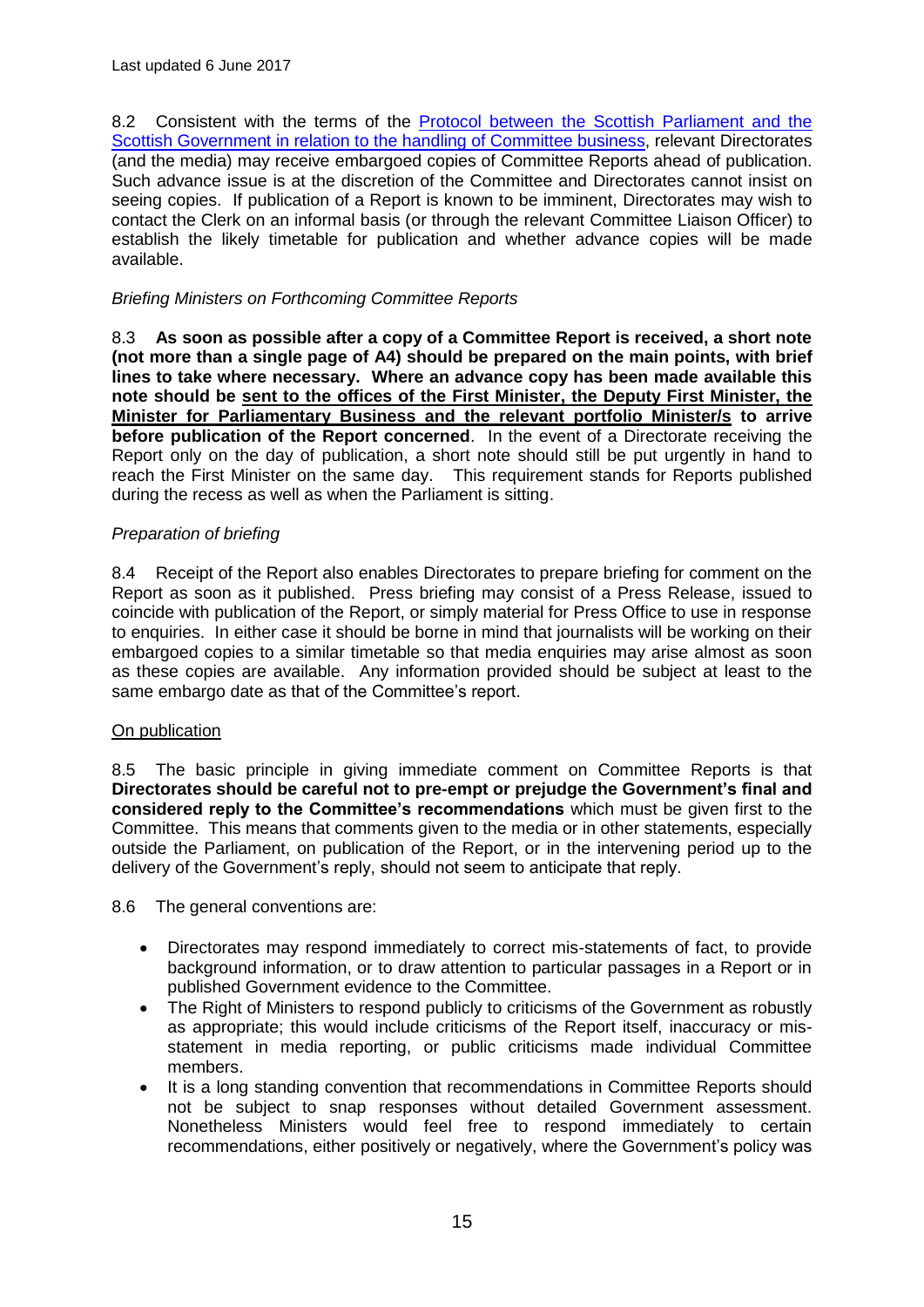clear established and clear, or where an early response was needed to influence fast-moving events.

#### Timing of Government Response to Committee Reports

8.7 Directorates should aim to provide the considered Government response to a Committee Report within two months of its publication. This may not, however, always be possible to achieve as Committee Reports tend to address issues which require consideration in depth and this may involve consultation both within and outside the Government before a substantial reply can be provided. If it appears that preparing a response is going to take longer than two months, the Minister should write to the Committee Convener explaining the reasons and indicating the likely timetable.

#### Form of Government Response

#### *General*

8.8 In considering the form which the Government's considered response to a Committee Report should take, it is important to remember that the response should normally be made first to the Parliament, either to the Chamber itself or to the relevant Committee. Replies usually take one of the following forms:

## (a) *Letter to the Committee*

A letter from the lead Minister to the Convener of the Committee is the usual way for the Government to respond to recommendations contained in Committee Reports. The Committee may decide to publish such Government responses itself and may add a further commentary on the points made. As this approach puts the publication of the Government's response in the hands of the Committee itself, it may be unsuitable on presentational grounds, particularly if the Government has a positive message to convey in its response. It would however be possible for the Directorate to release the response itself at the same time as it is sent to the Committee.

#### (b) *Ministerial statement to the Parliament*

Should the Government consider that the substance of a Committee Report merits a response to the Parliament as a whole, this could be handled via the making of a ministerial statement in the Chamber, possibly supported by a formal publication (White Paper; etc) laid before the Parliament by the Scottish Ministers.

Arrangements should be made where appropriate for collective Ministerial consideration. Although relevant Ministers have considered the draft of a response, it should still be circulated to the Cabinet for information at the final draft stage. The response will be in the name of the Scottish Ministers collectively. Advance copies of any paper responding to a Committee Report may be made available to the Committee concerned. Committees will also find it helpful to be advised informally, where possible, when a reply is imminent.

If the Government's response is covered solely by the terms of an oral statement in the Parliament, whether in the context of a ministerial statement, or as part of a wider Ministerial speech, the lead Minister should write to the Convener of the Committee as early as possible drawing their attention to the statement and, if appropriate, making it clear that no further written reply is envisaged.

*Other points on handling*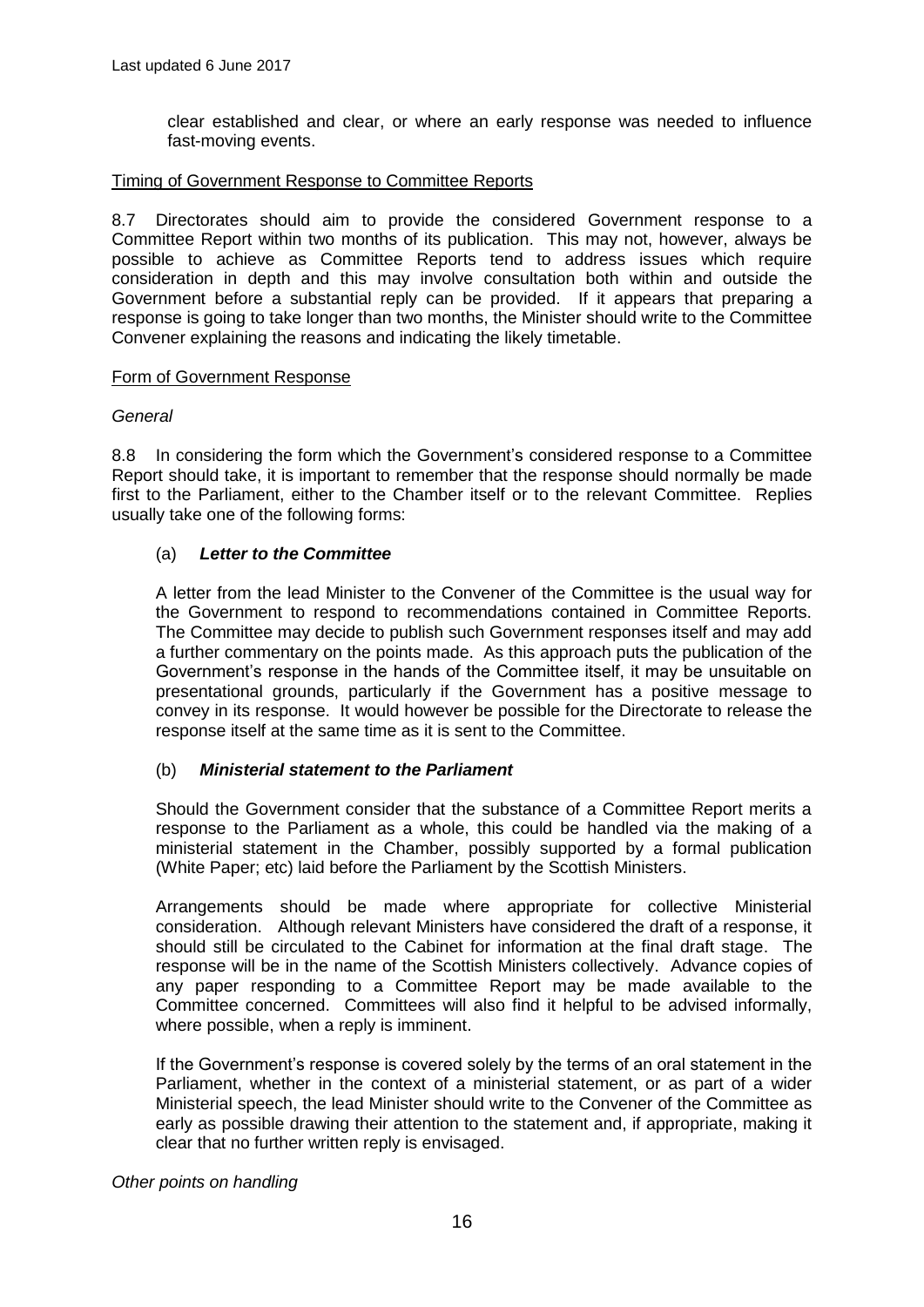8.9 Where a Committee's recommendations concern another public body as well, that body may reply direct to the Committee or its reply may be incorporated within the Government's response as appropriate.

8.10 There is no obligation to reply individually to every point made by a Committee: some may be general pronouncements or observations: some may be directed not to the Government but to the Parliament itself or to other bodies; some may conveniently be dealt with in one omnibus comment. Occasionally a report will contain observations by the Committee which, while not in the form of a recommendation, may nonetheless warrant a response or statement of the Government's views.

8.11 In the period between publication of a Committee's Report and the formal Government reply, there need be no constraint on Directorates taking action on its recommendations. However, if such action is taken the Committee should be informed, a Parliamentary announcement should be considered, and in any event the formal Government response to the Committee should refer to the action taken. Similarly, if a decision on a recommendation is made, or if a recommendation is implemented some time after the formal reply has been given, the Directorate should write to the Committee to make them aware of the fact.

## **9. COMMITTEE DEBATES**

9.1 A Committee may seek to discuss the subject matter of one of its Reports in the Chamber (12 half sitting days per Parliamentary Year are set aside for Committee Business). When such business is conducted, it is courteous for the lead portfolio Minister to be in attendance. There is no automatic expectation that Ministers should participate in such debates but, should they wish to do so, Directorates should in any briefing adhere to the convention that they should not pre-empt or prejudge the Government's formal response. Ministers may, however, draw attention to and correct any errors of fact or misleading media reporting and respond to any direct criticisms of Government. Ministers should not generally respond to any recommendations, although they may restate existing policy on the subject concerned.

9.2 Should Ministers wish to make a substantive comment, opposition business managers should be alerted as Shadow spokespersons may also wish to respond. The PO's office should also be informed.

## **10. GENERAL ELECTIONS**

## *Dissolution of Parliament*

10.1 When Parliament is dissolved pending a General Election, membership of Committees lapses and work on their inquiries ceases. The point of contact for Directorates continues to be the Committee Clerk who remains in post to process the administrative work of the Committee (including the publication after dissolution of any reports which the Committee had authorised prior to dissolution). Directorates should continue to work, on a contingency basis, on any outstanding evidence requested by the outgoing Committee and on Government responses to outstanding Committee Reports. It will be for the newly-appointed Committee to decide whether to continue with its predecessor's inquiries; and for the incoming administration to review the terms of existing draft responses. It is also for the newly-appointed Committee to decide whether to publish Government responses to its predecessor's Reports.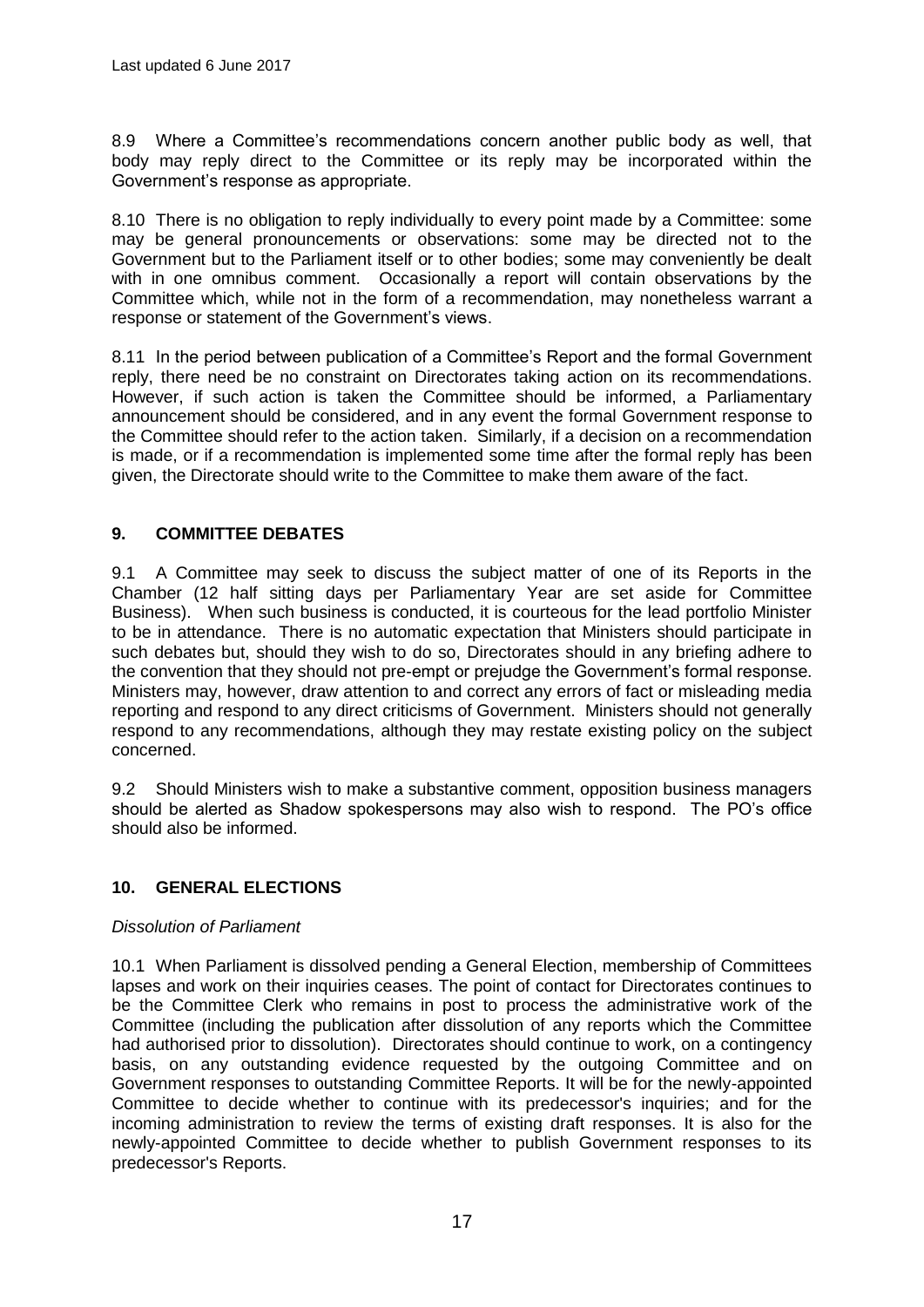Parliament and Legislation Unit May 2017